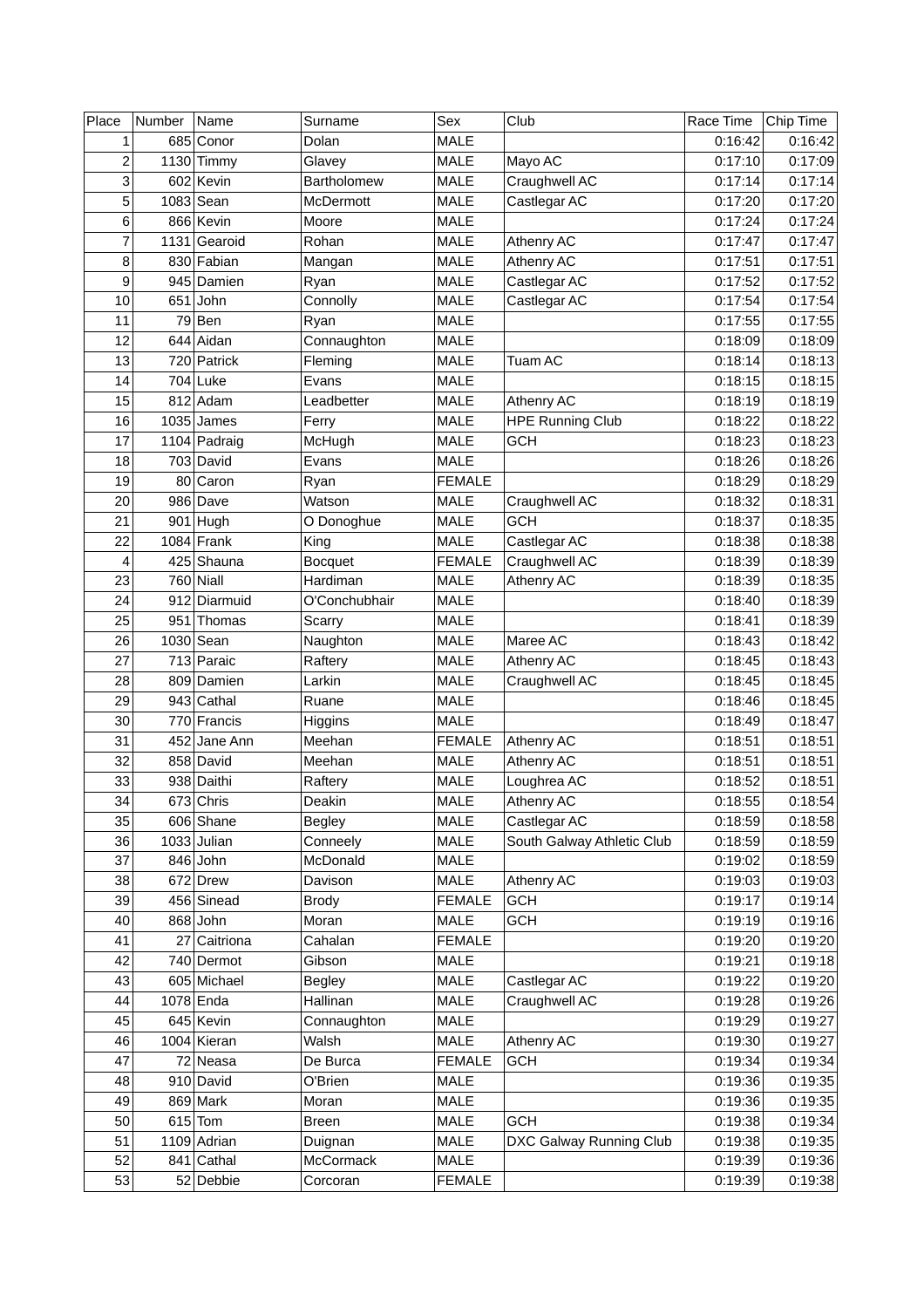| 54  |            | 763 Michael   | Healy           | <b>MALE</b>                | <b>Clare River Harriers</b> | 0:19:41 | 0:19:39 |
|-----|------------|---------------|-----------------|----------------------------|-----------------------------|---------|---------|
| 55  |            | 990 Tommy Joe | Whyte           | <b>MALE</b>                | Tuam AC                     | 0:19:42 | 0:19:41 |
| 56  |            | 987 Bryan     | Weafer          | <b>MALE</b>                | <b>GCH</b>                  | 0:19:45 | 0:19:43 |
| 57  |            | $1053$ Dara   | Williams        | <b>MALE</b>                | South Galway Athletic Club  | 0:19:46 | 0:19:45 |
| 58  |            | 696 Fergal    | Duffy           | <b>MALE</b>                |                             | 0:19:47 | 0:19:44 |
| 59  |            | $831$ Alan    | Mannion         | <b>MALE</b>                |                             | 0:19:50 | 0:19:46 |
| 60  |            | 891 David     | Noone           | <b>MALE</b>                | <b>Athenry AC</b>           | 0:19:50 | 0:19:50 |
| 61  |            | 449 Elaine    | Walsh           | <b>FEMALE</b>              | <b>GCH</b>                  | 0:19:52 | 0:19:51 |
| 62  |            | $622$ Frank   | <b>Burke</b>    | <b>MALE</b>                | Athenry AC                  | 0:19:53 | 0:19:51 |
| 63  |            | $1003$ David  | O'Sullivan      | <b>MALE</b>                | Athenry AC                  | 0:19:55 | 0:19:53 |
| 64  |            | 633 Stephen   | Carty           | <b>MALE</b>                | Craughwell AC               | 0:19:57 | 0:19:54 |
| 65  |            | 922 Martin    | O'Hara          | <b>MALE</b>                | Athenry AC                  | 0:19:59 | 0:19:57 |
| 66  | $1112$ Pat |               | O'Dwyer         | <b>MALE</b>                | <b>GCH</b>                  | 0:19:59 | 0:19:59 |
| 67  |            | 813 Donal     | Leahy           | <b>MALE</b>                | Athenry AC                  | 0:20:05 | 0:20:01 |
| 68  |            | $798$ Pat     | Kelly           | <b>MALE</b>                |                             | 0:20:08 | 0:20:06 |
| 69  |            | $1031$ Keith  | Holland         | <b>MALE</b>                | Mayo AC                     | 0:20:08 | 0:20:04 |
| 70  |            | 942 Brendan   | Ruane           | <b>MALE</b>                |                             | 0:20:08 | 0:20:05 |
| 71  |            | $782$ Paul    | Hynes           | <b>MALE</b>                | Tuam AC                     | 0:20:09 | 0:20:08 |
| 72  |            | 867 Brian     | Moran           | <b>MALE</b>                |                             | 0:20:12 | 0:20:09 |
| 73  |            | 863 Brendan   | Monaghan        | <b>MALE</b>                | Tuam AC                     | 0:20:15 | 0:20:13 |
| 74  | $1010$ Pat |               | McDonagh        | <b>MALE</b>                | Athenry AC                  | 0:20:16 | 0:20:15 |
| 75  |            | 840 Ronan     | <b>McCarthy</b> | <b>MALE</b>                | Athenry AC                  | 0:20:18 | 0:20:15 |
| 76  |            | $984$ Sean    | Ward            | <b>MALE</b>                |                             | 0:20:19 | 0:20:16 |
| 77  |            | $978$ Liam    | Walsh           | <b>MALE</b>                |                             | 0:20:25 | 0:20:21 |
| 78  |            | $1075$ John   | Fitzpatrick     | <b>MALE</b>                | Craughwell AC               | 0:20:28 | 0:20:26 |
| 79  |            | 1108 Maurice  | Prendergast     | <b>MALE</b>                | Mayo AC                     | 0:20:29 | 0:20:25 |
| 80  |            | 835 Michael   | Mc Mahon        | <b>MALE</b>                | Marathon Club Ireland       | 0:20:30 | 0:20:27 |
| 81  |            | 894 Stephen   | Noone           | <b>MALE</b>                |                             | 0:20:32 | 0:20:28 |
| 82  |            | $777$ Alan    | Howard          | <b>MALE</b>                | Weir Road Runners           | 0:20:35 | 0:20:33 |
| 83  |            | 917 Kenneth   | O'Dea           | MALE                       | Athenry AC                  | 0:20:36 | 0:20:31 |
| 84  |            | 850 Martin    | <b>McGrath</b>  | <b>MALE</b>                | Athenry AC                  | 0:20:37 | 0:20:34 |
| 85  |            | $664$ Jason   | Curley          | <b>MALE</b>                |                             | 0:20:37 | 0:20:32 |
| 86  |            | $1077$ John   | Ward            | MALE                       | Craughwell AC               | 0:20:38 | 0:20:37 |
| 87  |            | $889$ Liam    | Nolan           | <b>MALE</b>                | South Galway Athletic Club  | 0:20:45 | 0:20:44 |
| 88  |            | 880 Mike      | Murphy          | <b>MALE</b>                |                             | 0:20:46 | 0:20:41 |
| 89  |            | 728 Derek     | Gallagher       |                            |                             | 0:20:47 | 0:20:43 |
|     |            | 852 AIDAN     |                 | <b>MALE</b>                | Maree AC                    | 0:20:48 |         |
| 90  |            | $1091$ Brian  | McIntyre        | MALE                       |                             |         | 0:20:43 |
| 91  |            |               | Keenan          | <b>MALE</b><br><b>MALE</b> | Corofin AC                  | 0:20:48 | 0:20:42 |
| 92  |            | 712 Adrian    | Fitzmaurice     |                            | Athenry AC                  | 0:20:49 | 0:20:48 |
| 93  |            | $885$ Tony    | Nevin           | MALE                       |                             | 0:20:50 | 0:20:46 |
| 94  |            | 1066 Philip   | Roxby           | MALE                       | Maree AC                    | 0:20:51 | 0:20:43 |
| 95  |            | 460 Maggie    | Vahey           | <b>FEMALE</b>              | Athenry AC                  | 0:20:52 | 0:20:43 |
| 96  |            | 949 Austin    | Sammon          | MALE                       | Castlegar AC                | 0:20:55 | 0:20:49 |
| 97  |            | $902$ Pat     | O Donoghue      | MALE                       |                             | 0:20:55 | 0:20:41 |
| 98  |            | 966 Jarlath   | Tivnan          | MALE                       |                             | 0:20:55 | 0:20:48 |
| 99  |            | 956 Paschal   | Silke           | MALE                       | Castlegar AC                | 0:20:56 | 0:20:49 |
| 100 |            | 653 Declan    | Cormican        | MALE                       |                             | 0:20:56 | 0:20:53 |
| 101 |            | $870$ Ivan    | Morrin          | MALE                       |                             | 0:20:57 | 0:20:51 |
| 102 |            | $6 Ci$ ara    | <b>Beuster</b>  | <b>FEMALE</b>              |                             | 0:20:57 | 0:20:52 |
| 103 |            | 132 Sinead    | Foran           | <b>FEMALE</b>              |                             | 0:20:59 | 0:20:55 |
| 104 |            | $828$ Jim     | Maher           | MALE                       |                             | 0:21:00 | 0:20:58 |
| 105 |            | $657$ Alan    | Cronin          | MALE                       |                             | 0:21:00 | 0:20:58 |
| 106 |            | 1085 Matthew  | Conroy          | MALE                       | Castlegar AC                | 0:21:01 | 0:20:55 |
| 107 |            | $844$ Mark    | McDonagh        | MALE                       | <b>GCH</b>                  | 0:21:02 | 0:21:02 |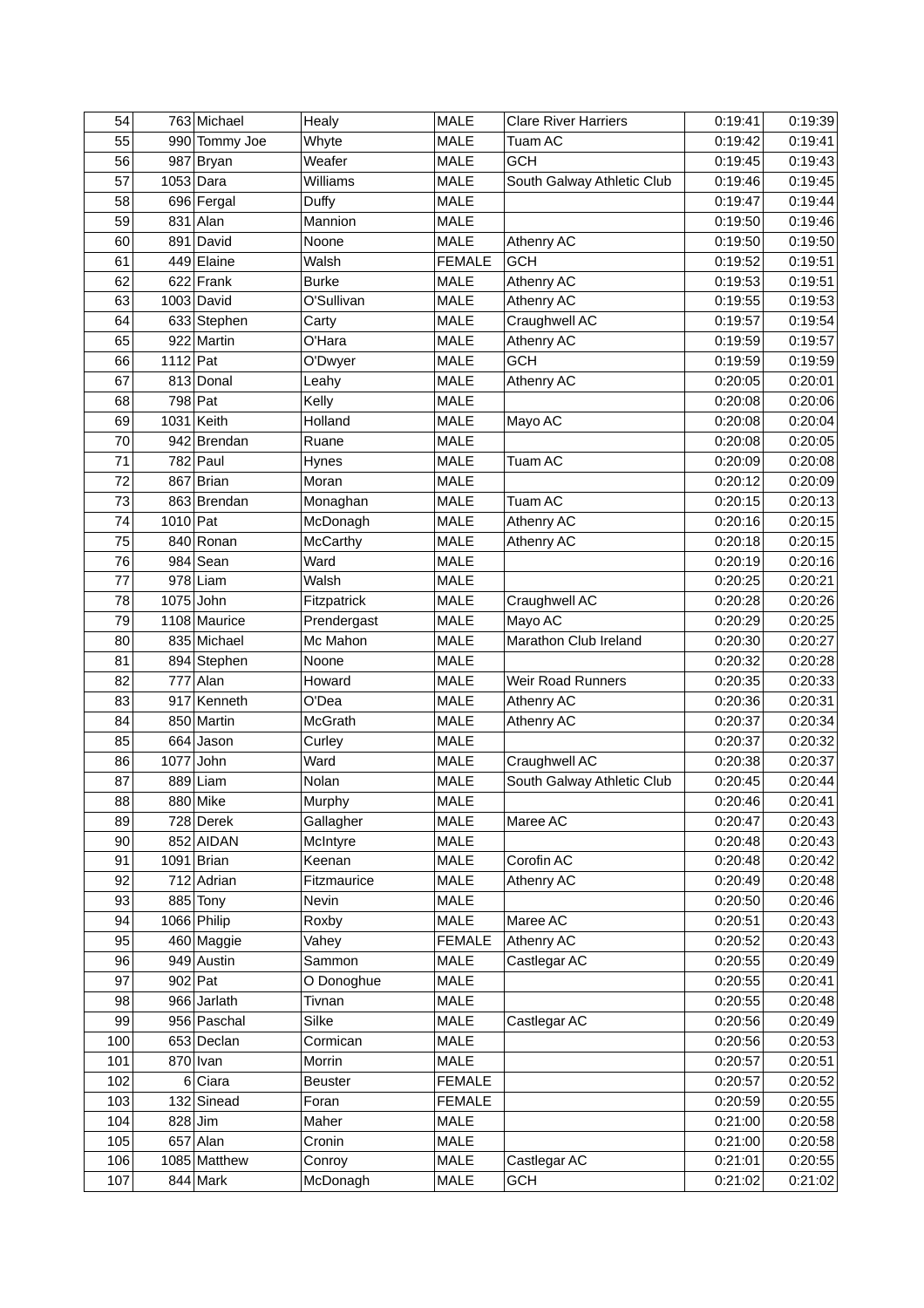| 108 |             | $805$ John                             | Killilea          | <b>MALE</b>   |                             | 0:21:04 | 0:21:01            |
|-----|-------------|----------------------------------------|-------------------|---------------|-----------------------------|---------|--------------------|
| 109 |             | 914 Cormac                             | O'Connor          | <b>MALE</b>   | <b>GCH</b>                  | 0:21:05 | 0:21:00            |
| 110 |             | $717$ Mark                             | Flaherty          | MALE          | <b>GCH</b>                  | 0:21:07 | 0:21:00            |
| 111 |             | 836 Derek                              | Mc Walter         | MALE          |                             | 0:21:07 | 0:21:01            |
| 112 |             | 730 Tom $\tilde{A}_1$ s                | Gallagher         | <b>MALE</b>   |                             | 0:21:08 | 0:20:49            |
| 113 |             | 806 Basil                              | King              | MALE          | Athenry AC                  | 0:21:09 | 0:20:56            |
| 114 |             | 732 Brendan                            | Galvin            | <b>MALE</b>   | Athenry AC                  | 0:21:09 | 0:21:08            |
| 115 |             | 612 Cathal                             | <b>Breathnach</b> | <b>MALE</b>   |                             | 0:21:10 | 0:21:03            |
| 116 |             | $194$ Ruth                             | Kilcawley         | <b>FEMALE</b> |                             | 0:21:11 | 0:21:03            |
| 117 |             | 663 Damian                             | Cunningham        | <b>MALE</b>   |                             | 0:21:17 | 0:21:11            |
| 118 |             | 1042 Michael                           | O'Connell         | <b>MALE</b>   | DXC Galway Running Club     | 0:21:18 | 0:21:08            |
| 119 |             | 875 Fiachra                            | Murphy            | <b>MALE</b>   |                             | 0:21:19 | 0:21:11            |
| 120 |             | 832 Ronan                              | Mannion           | <b>MALE</b>   |                             | 0:21:20 | 0:21:12            |
| 121 |             | $147$  Imelda                          | Gormally          | <b>FEMALE</b> | <b>GCH</b>                  | 0:21:20 | 0:21:17            |
| 122 |             | 765 Alphonsus                          | Heneghan          | <b>MALE</b>   | Loughrea AC                 | 0:21:21 | 0:21:19            |
| 123 |             | 1098 Martin                            | McEvilly          | <b>MALE</b>   | <b>GCH</b>                  | 0:21:26 | 0:21:25            |
| 124 |             | 1070 Michael                           | Keane             | <b>MALE</b>   | Maree AC                    | 0:21:26 | 0:21:18            |
| 125 |             | 692 Aidan                              | Doyle             | MALE          | Tuam AC                     | 0:21:28 | 0:21:26            |
| 126 | $698$ Pat   |                                        | Duggan            | <b>MALE</b>   |                             | 0:21:30 | 0:21:26            |
| 127 |             | 754 Kieran                             | Guiry             | <b>MALE</b>   | Athenry AC                  | 0:21:31 | 0:21:29            |
| 128 |             | $1093$ Declan                          | Mahon             | <b>MALE</b>   |                             | 0:21:32 | 0:21:27            |
| 129 |             | 824 Jonathan                           | Madden            | <b>MALE</b>   |                             | 0:21:33 | 0:21:26            |
| 130 |             | $918$ Brian                            | O'Donnell         | <b>MALE</b>   | Athenry AC                  | 0:21:37 | 0:21:34            |
| 131 | $1132$ Ray  |                                        | Somers            | <b>MALE</b>   | Athenry AC                  | 0:21:40 | 0:21:29            |
| 132 |             | 977 Kieran                             | Walsh             | <b>MALE</b>   |                             | 0:21:40 | 0:21:33            |
| 133 |             | $747$ John                             | Gray              | MALE          |                             | 0:21:42 | 0:21:42            |
| 134 |             | $1097$ David                           | Glynn             | <b>MALE</b>   | <b>GCH</b>                  | 0:21:43 | 0:21:38            |
| 135 |             | 668 Thomas D.                          | Cushen            | MALE          |                             | 0:21:44 | 0:21:41            |
| 136 |             | $1017$ Jarlath                         | Sweeney           | <b>MALE</b>   | <b>Clare River Harriers</b> | 0:21:44 | 0:21:39            |
| 137 |             | $874$ Enda                             | Munnelly          | <b>MALE</b>   | Athenry AC                  | 0:21:45 | 0:21:41            |
| 138 |             | 1111 Andrew                            | Talbot            | MALE          | <b>Clare River Harriers</b> | 0:21:45 | 0:21:39            |
| 139 |             | 787 TOMASZ                             | KADZIELAWSKI      | MALE          | Athenry AC                  | 0:21:45 | 0:21:43            |
| 140 |             | $722$ Tim                              | Folan             | MALE          | <b>GCH</b>                  | 0:21:46 | 0:21:41            |
| 141 |             | $684$ Gary                             | Doherty           | <b>MALE</b>   |                             | 0:21:47 | 0:21:43            |
| 142 |             | $890$ Cian                             | Noone             | <b>MALE</b>   |                             | 0:21:47 | 0:21:37            |
| 143 |             | $426$ Lisa                             | Gallagher         | <b>FEMALE</b> | Castlegar AC                | 0:21:48 | 0:21:45            |
| 144 |             | 947 Declan                             | Ryan              | <b>MALE</b>   |                             | 0:21:48 | 0:21:46            |
| 145 |             | 905 Reamonn                            | O Flatharta       | <b>MALE</b>   |                             | 0:21:54 | 0:21:47            |
| 146 |             | $1088$ Brian                           | Gallagher         | <b>MALE</b>   | Corofin AC                  | 0:21:55 | 0:21:49            |
| 147 |             | $860$ Jim                              | Minogue           | MALE          |                             | 0:21:56 | 0:21:42            |
| 148 |             | $613$ Gear $\tilde{A}$ <sup>3</sup> id | <b>Breathnach</b> | MALE          |                             | 0:21:58 | 0:21:50            |
| 149 |             | $29$ Judith                            | Campbell          | <b>FEMALE</b> | <b>GCH</b>                  | 0:21:58 | 0:21:53            |
| 150 |             | $864$ Paul                             |                   | MALE          |                             | 0:21:58 | 0:21:53            |
| 151 |             | 330 Marie                              | Monaghan<br>Sheil | <b>FEMALE</b> | <b>GCH</b>                  | 0:22:00 | 0:21:56            |
| 152 |             | $731$ Vinny                            | Gallagher         | MALE          |                             | 0:22:01 | 0:21:53            |
|     |             |                                        |                   |               |                             |         |                    |
| 153 | $1058$ Pete |                                        | Rabbitte          | MALE          | Tuam AC                     | 0:22:02 | 0:21:53<br>0:21:54 |
| 154 |             | $1080$ Ronan                           | <b>McNulty</b>    | MALE          | Castlegar AC                | 0:22:03 |                    |
| 155 |             | 676 William                            | Dervan            | MALE          |                             | 0:22:04 | 0:22:00            |
| 156 |             | $1087$ Ciaran                          | Lynch             | MALE          | Corofin AC                  | 0:22:07 | 0:22:00            |
| 157 |             | $1089$ Liam                            | Cawley            | MALE          | Corofin AC                  | 0:22:07 | 0:22:00            |
| 158 |             | 865 Patrick                            | Monahan           | <b>MALE</b>   | Galway Triathlon Club       | 0:22:08 | 0:21:59            |
| 159 |             | $662$ Paul                             | Cryan             | MALE          | Tuam AC                     | 0:22:09 | 0:22:01            |
| 160 |             | 661 Patrick                            | Crowley           | MALE          |                             | 0:22:09 | 0:22:02            |
| 161 |             | 962 Michael                            | Stapleton         | MALE          | Loughrea AC                 | 0:22:10 | 0:22:01            |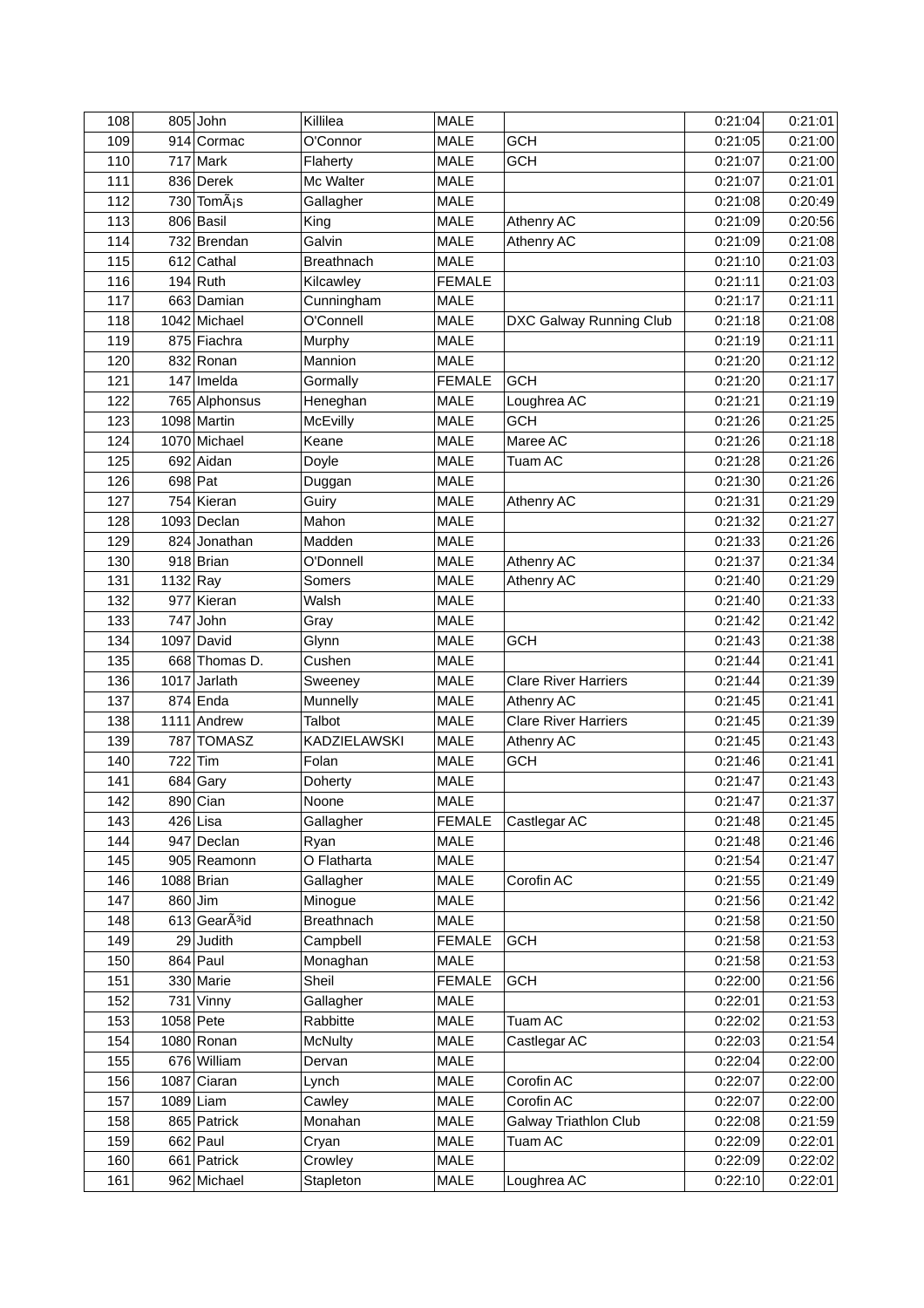| 162 |           | 8 Mairead     | <b>Blake</b>   | <b>FEMALE</b>       | <b>Athenry AC</b>                                  | 0:22:10 | 0:21:59 |
|-----|-----------|---------------|----------------|---------------------|----------------------------------------------------|---------|---------|
| 163 |           | 952 Alexander | Schutz         | <b>MALE</b>         |                                                    | 0:22:10 | 0:21:58 |
| 164 |           | $817$ John    | Leinster       | <b>MALE</b>         | Athenry AC                                         | 0:22:14 | 0:22:05 |
| 165 |           | $1103$ Liam   | Power          | <b>MALE</b>         | <b>GCH</b>                                         | 0:22:17 | 0:22:06 |
| 166 |           | 882 Wojciech  | Musial         | <b>MALE</b>         | Marathon Club Ireland                              | 0:22:17 | 0:22:07 |
| 167 |           | $652$ Tony    | Connolly       | <b>MALE</b>         |                                                    | 0:22:19 | 0:22:09 |
| 168 |           | $691$ Enda    | Dowling        | <b>MALE</b>         |                                                    | 0:22:20 | 0:22:10 |
| 169 |           | 211 Michelle  | Lynch          | <b>FEMALE</b>       | <b>GCH</b>                                         | 0:22:22 | 0:22:13 |
| 170 |           | $1020$ Keith  | Greally        | MALE                | <b>Clare River Harriers</b>                        | 0:22:22 | 0:22:13 |
| 171 |           | 854 Anthony   | McMahon        | MALE                |                                                    | 0:22:23 | 0:22:13 |
| 172 |           | $128$ Niamh   | Flavin         | <b>FEMALE</b>       | Craughwell AC                                      | 0:22:23 | 0:22:11 |
| 173 |           | $648$ Noel    | Conneely       | <b>MALE</b>         | <b>Clare River Harriers</b>                        | 0:22:23 | 0:22:18 |
| 174 |           | $1000$ James  | Lundon         | <b>MALE</b>         | Athenry AC                                         | 0:22:23 | 0:22:17 |
| 175 |           | 57 Yvonne     | Croke          | <b>FEMALE</b>       |                                                    | 0:22:25 | 0:22:19 |
| 176 |           | 690 Michael   | Doona          | <b>MALE</b>         | <b>GCH</b>                                         | 0:22:25 | 0:22:14 |
| 177 |           | 621 Brian     | <b>Burke</b>   | <b>MALE</b>         | Athenry AC                                         | 0:22:26 | 0:22:19 |
| 178 |           | $141$ Anna    | Gietl          | <b>FEMALE</b>       |                                                    | 0:22:27 | 0:22:12 |
| 179 |           | 985 Mirko     | Warnke         | <b>MALE</b>         |                                                    | 0:22:29 | 0:22:19 |
| 180 |           | $997$ Alan    | <b>Burke</b>   | <b>MALE</b>         | Athenry AC                                         | 0:22:31 | 0:22:16 |
| 181 |           | 856 Oisin     | <b>McManus</b> | MALE                |                                                    | 0:22:33 | 0:22:24 |
| 182 |           | $752$ Gary    | Greene         | MALE                |                                                    | 0:22:33 | 0:22:21 |
| 183 | 1037 Eoin |               | Ó Conghaile    |                     |                                                    | 0:22:34 | 0:22:27 |
| 184 |           | $1041$ Tony   | <b>Butler</b>  | MALE<br><b>MALE</b> | <b>HPE Running Club</b><br>DXC Galway Running Club |         | 0:22:20 |
| 185 |           | 60 Miriam     |                | <b>FEMALE</b>       |                                                    | 0:22:34 | 0:22:23 |
|     |           |               | Cuddy          |                     |                                                    | 0:22:35 |         |
| 186 |           | $305$ Linda   | Porter         | <b>FEMALE</b>       | Craughwell AC                                      | 0:22:36 | 0:22:32 |
| 187 |           | 59 Yvonne     | Crotty         | <b>FEMALE</b>       |                                                    | 0:22:36 | 0:22:29 |
| 188 |           | 680 Sean      | Dinneen        | MALE                | <b>GCH</b>                                         | 0:22:38 | 0:22:30 |
| 189 |           | 203 Doris     | Laepple        | <b>FEMALE</b>       |                                                    | 0:22:40 | 0:22:35 |
| 190 |           | $1046$ Shane  | Broughl        | <b>MALE</b>         |                                                    | 0:22:40 | 0:22:35 |
| 191 |           | $954$ Fintan  | Shannon        | MALE                | Athenry AC                                         | 0:22:44 | 0:22:39 |
| 192 |           | 1029 Martin   | Lennon         | <b>MALE</b>         | East Galway                                        | 0:22:48 | 0:22:40 |
| 193 |           | 160 Mary Kate | Heaslip        | <b>FEMALE</b>       | Athenry AC                                         | 0:22:48 | 0:22:39 |
| 194 | 1006 Eoin |               | O'Sullivan     | MALE                | Athenry AC                                         | 0:22:50 | 0:22:39 |
| 195 |           | 442 Margaret  | Sheridan       | <b>FEMALE</b>       | <b>GCH</b>                                         | 0:22:50 | 0:22:44 |
| 196 |           | $1095$ Ciara  | Power          | <b>FEMALE</b>       | Corrib AC                                          | 0:22:54 | 0:22:39 |
| 197 |           | 634 Michael   | Casey          | MALE                |                                                    | 0:22:54 | 0:22:39 |
| 198 |           | 784 Trevor    | Jennings       | <b>MALE</b>         | Castlegar AC                                       | 0:22:55 | 0:22:50 |
| 199 |           | $316$ Mary    | Rohan          | <b>FEMALE</b>       | Athenry AC                                         | 0:22:56 | 0:22:45 |
| 200 |           | 184 Eimear    | Keary          | <b>FEMALE</b>       |                                                    | 0:22:57 | 0:22:40 |
| 201 |           | 446 Michelle  | Hanley         | <b>FEMALE</b>       |                                                    | 0:22:57 | 0:22:46 |
| 202 |           | $646$ Marc    | Connaughton    | MALE                |                                                    | 0:22:58 | 0:22:48 |
| 203 |           | $1092$ Tommy  | Greaney        | MALE                | Corofin AC                                         | 0:22:59 | 0:22:42 |
| 204 |           | $205$ Esther  | Leahy          | <b>FEMALE</b>       | Athenry AC                                         | 0:22:59 | 0:22:48 |
| 205 |           | $936$ Brian   | Quinn          | MALE                | Athenry AC                                         | 0:22:59 | 0:22:41 |
| 206 |           | 961 Jakub     | Srebrzynski    | MALE                |                                                    | 0:23:00 | 0:22:57 |
| 207 |           | $843$ Liam    | McDonagh       | MALE                |                                                    | 0:23:01 | 0:22:40 |
| 208 |           | $733$ Shane   | Galvin         | MALE                |                                                    | 0:23:02 | 0:22:54 |
| 209 |           | $1081$ Kevin  | Duffy          | MALE                | Castlegar AC                                       | 0:23:04 | 0:22:49 |
| 210 |           | $302$ Mags    | Page           | <b>FEMALE</b>       |                                                    | 0:23:04 | 0:22:56 |
| 211 |           | 421 Margaret  | Murphy         | <b>FEMALE</b>       | Craughwell AC                                      | 0:23:06 | 0:22:58 |
| 212 |           | $1114$ Emmet  | Queenan        | MALE                |                                                    | 0:23:06 | 0:22:41 |
| 213 |           | $370$ Orla    | <b>Stevens</b> | <b>FEMALE</b>       | Athenry AC                                         | 0:23:08 | 0:22:56 |
| 214 |           | 20 Catherine  | <b>Burke</b>   | <b>FEMALE</b>       | Athenry AC                                         | 0:23:08 | 0:22:56 |
| 215 |           | $647$ Dara    | Conneely       | MALE                |                                                    | 0:23:09 | 0:22:54 |
|     |           |               |                |                     |                                                    |         |         |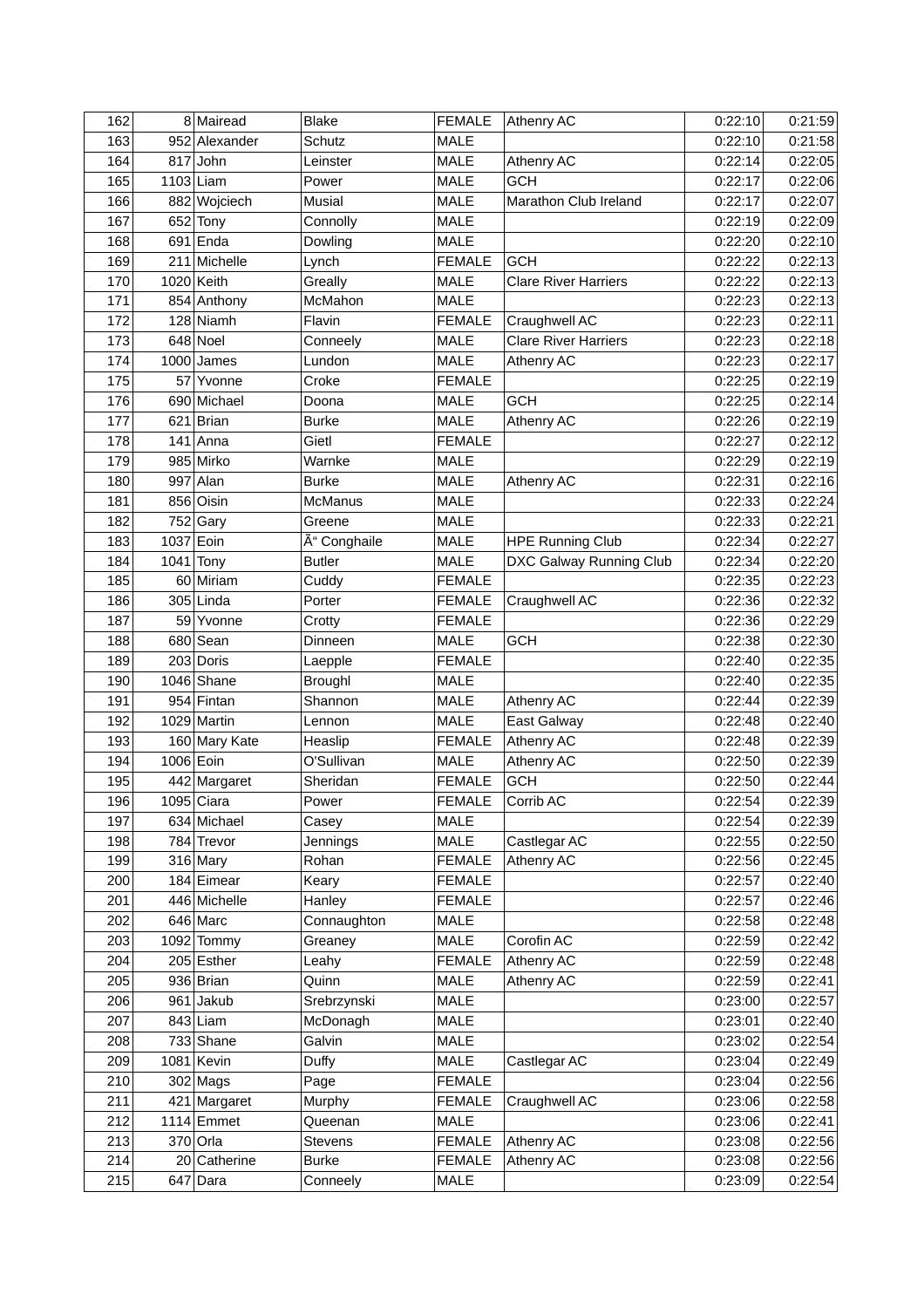| 216        |            | 667 Declan             | Curtin            | <b>MALE</b>   |                              | 0:23:09 | 0:22:56            |
|------------|------------|------------------------|-------------------|---------------|------------------------------|---------|--------------------|
| 217        |            | 1086 Dave              | Clarke            | <b>MALE</b>   | Corofin AC                   | 0:23:13 | 0:23:06            |
| 218        |            | $957$ Paddy            | Small             | <b>MALE</b>   |                              | 0:23:14 | 0:23:07            |
| 219        |            | 625 Tiernan            | <b>Burke</b>      | <b>MALE</b>   | Craughwell AC                | 0:23:14 | 0:22:59            |
| 220        |            | $94$ Fiona             | Duggan            | <b>FEMALE</b> |                              | 0:23:14 | 0:23:02            |
| 221        |            | 783 Simon              | Iwasaki           | <b>MALE</b>   | <b>HPE Running Club</b>      | 0:23:16 | 0:23:00            |
| 222        | $614$ TJ   |                        | <b>Breen</b>      | <b>MALE</b>   |                              | 0:23:17 | 0:23:10            |
| 223        |            | $671$ Niall            | Daly              | <b>MALE</b>   | <b>GCH</b>                   | 0:23:18 | 0:23:08            |
| 224        |            | 724 Stephen            | Foy               | MALE          |                              | 0:23:19 | 0:23:09            |
| 225        |            | 177 Bridget            | Jacobsen          | <b>FEMALE</b> | <b>GCH</b>                   | 0:23:19 | 0:23:09            |
| 226        |            | 764 Ronan              | Healy             | <b>MALE</b>   |                              | 0:23:21 | 0:23:21            |
| 227        |            | $929$ Liam             | O'Shaughnessy     | <b>MALE</b>   |                              | 0:23:23 | 0:23:01            |
| 228        |            | 1034 Damien            | Joyce             | MALE          | <b>HPE Running club</b>      | 0:23:24 | 0:23:11            |
| 229        |            | 706 Gerry              | Fahy              | <b>MALE</b>   | <b>Clare River Harriers</b>  | 0:23:25 | 0:23:18            |
| 230        |            | $774$ Tom              | Hopkins           | <b>MALE</b>   | Tuam AC                      | 0:23:28 | 0:23:26            |
| 231        |            | 736 Sebastien          | Locteau           | <b>MALE</b>   |                              | 0:23:34 | 0:23:25            |
| 232        |            | 829 Yves               | Locteau           | <b>MALE</b>   | Team 29 CAM                  | 0:23:34 | 0:23:25            |
| 233        |            | 758 Stephen            | Hanrahan          | MALE          | Loughrea AC                  | 0:23:34 | 0:23:28            |
| 234        |            | $235$ Linda            | <b>McGuinness</b> | <b>FEMALE</b> | Maree AC                     | 0:23:35 | 0:23:23            |
| 235        |            | 307 Aoife              | Power             | <b>FEMALE</b> | <b>GCH</b>                   | 0:23:36 | 0:23:32            |
| 236        |            | 454 Margaret           | Glavin            | <b>FEMALE</b> | <b>Galway Triathlon Club</b> | 0:23:39 | 0:23:29            |
| 237        | $1013$ Tom |                        | Kilgarriff        | <b>MALE</b>   | <b>Clare River Harriers</b>  | 0:23:40 | 0:23:37            |
| 238        |            | 626 Eunan              | Canavan           | MALE          |                              | 0:23:41 | 0:23:27            |
| 239        |            | 911 Killian            | O'Brien           | <b>MALE</b>   | Castlegar AC                 | 0:23:43 | 0:23:32            |
| 240        |            | 1126 Gearoid           | Treacy            | <b>MALE</b>   | Craughwell AC                | 0:23:44 | 0:23:40            |
| 241        |            | 718 Patrick            | Flaherty          | <b>MALE</b>   | <b>HPE Running Club</b>      | 0:23:44 | 0:23:17            |
| 242        |            | 38 Janet               | Clancy            | <b>FEMALE</b> | Athenry AC                   | 0:23:45 | 0:23:33            |
| 243        |            | 886 Cormac             | Nicholson         | MALE          | Athenry AC                   | 0:23:46 | 0:23:33            |
| 244        |            | 28 Aoife               | Callan            | <b>FEMALE</b> | Athenry AC                   | 0:23:46 | 0:23:33            |
| 245        |            | 344 Michelle           |                   | <b>FEMALE</b> | Athenry AC                   | 0:23:51 | 0:23:46            |
|            |            |                        | Tuohy             |               | Tuam AC                      |         |                    |
| 246<br>247 |            | $913$ Rory<br>776 Paul | O'Connor          | <b>MALE</b>   | <b>GCH</b>                   | 0:23:51 | 0:23:48<br>0:23:30 |
|            |            |                        | Horan             | MALE          | Tuam AC                      | 0:23:52 |                    |
| 248        |            | $1062$ Eanna           | Canavan           | <b>MALE</b>   |                              | 0:23:52 | 0:23:40            |
| 249        |            | $725$ Sean             | Freeney           | <b>MALE</b>   | Athenry AC                   | 0:23:54 | 0:23:42            |
| 250        |            | 186 Deirdre            | Kelly             | <b>FEMALE</b> |                              | 0:23:55 | 0:23:55            |
| 251        | $1119$ JP  |                        | Steede            | MALE          | <b>Bradley Renault</b>       | 0:23:56 | 0:23:41            |
| 252        |            | $379$ Mary             | Mellody           | <b>FEMALE</b> | East Galway                  | 0:23:58 | 0:23:42            |
| 253        |            | 861 Michael            | Mitchell          | MALE          | Athenry AC                   | 0:23:58 | 0:23:56            |
| 254        |            | $834$ Colm             | Mc Allen          | MALE          | Craughwell AC                | 0:24:00 | 0:23:55            |
| 255        |            | 53 Orlaith             | Cormican          | <b>FEMALE</b> |                              | 0:24:03 | 0:23:53            |
| 256        |            | $1116$ Tony            | Fahy              | MALE          |                              | 0:24:05 | 0:24:01            |
| 257        |            | 1067 Gearoid           | Moloney           | <b>MALE</b>   | Maree AC                     | 0:24:06 | 0:23:56            |
| 258        |            | 23 Roisin              | <b>Burke</b>      | <b>FEMALE</b> |                              | 0:24:08 | 0:24:02            |
| 259        |            | 989 Roderick           | Whyte             | <b>MALE</b>   |                              | 0:24:09 | 0:23:49            |
| 260        |            | $1071$ Brendan         | <b>Boland</b>     | MALE          | Maree AC                     | 0:24:13 | 0:23:57            |
| 261        |            | $407$ Carmel           | Murphy            | <b>FEMALE</b> | Caltra & District AC         | 0:24:13 | 0:23:44            |
| 262        |            | 745 Killian            | Gottsche          | <b>MALE</b>   |                              | 0:24:14 | 0:24:03            |
| 263        |            | 274 MAEVE              | <b>NOONE</b>      | <b>FEMALE</b> | Athenry AC                   | 0:24:15 | 0:24:04            |
| 264        |            | $1090$ Mark            | Fahy              | MALE          |                              | 0:24:18 | 0:24:11            |
| 265        |            | $19$ Linda             | <b>Buckley</b>    | <b>FEMALE</b> |                              | 0:24:18 | 0:23:55            |
| 266        |            | 755 Noel               | Hackett           | MALE          |                              | 0:24:20 | 0:24:01            |
| 267        |            | $710$ John             | Fawl              | MALE          |                              | 0:24:21 | 0:24:03            |
| 268        |            | 707 Gordon             | Fahy              | MALE          |                              | 0:24:21 | 0:24:08            |
| 269        |            | $403$ Maura            | Meeneghan         | FEMALE        | Tuam AC                      | 0:24:24 | 0:24:07            |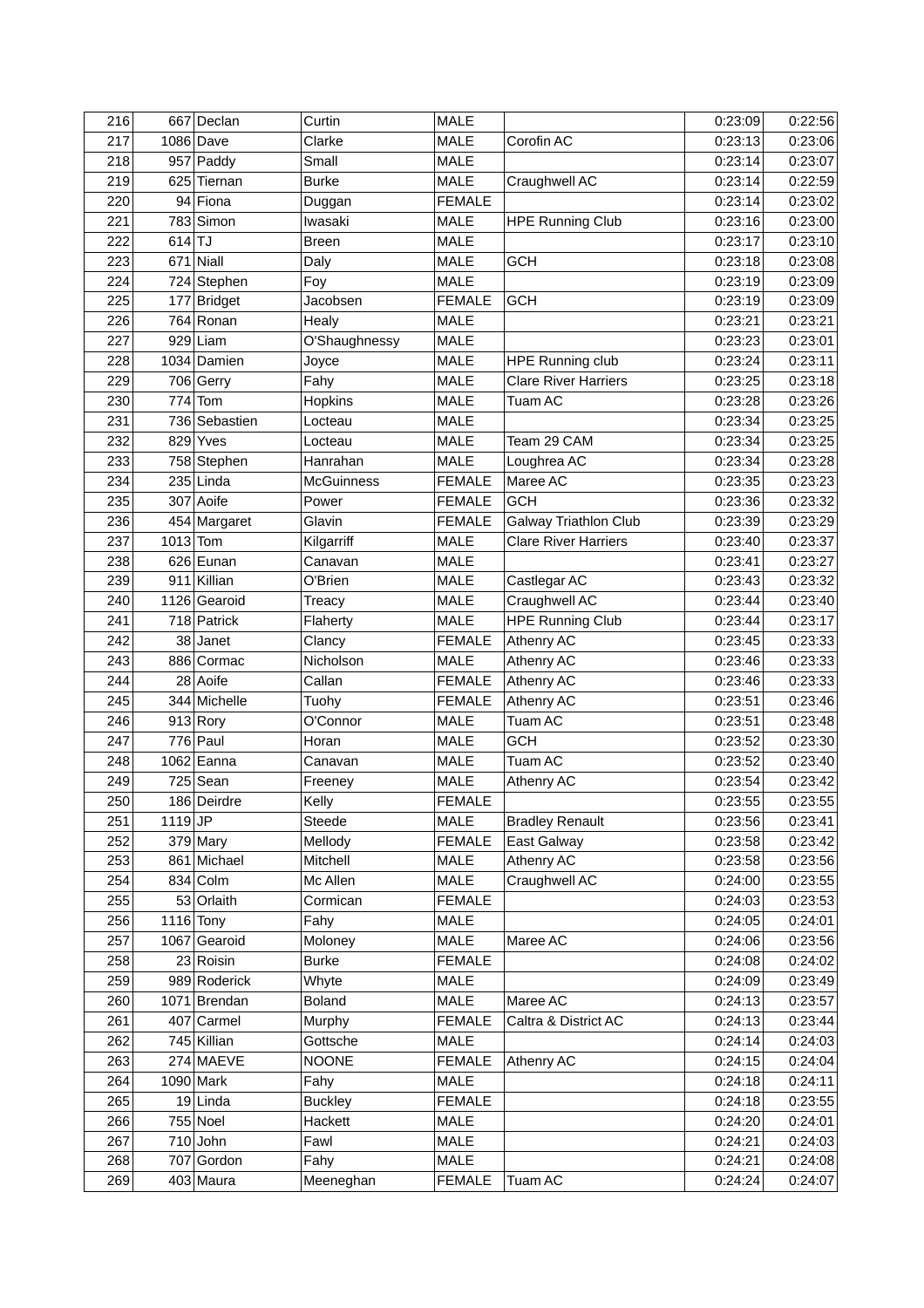| 270        |            | 1123 Gordon               | Duane        | <b>MALE</b>   |                             | 0:24:26 | 0:24:23 |
|------------|------------|---------------------------|--------------|---------------|-----------------------------|---------|---------|
| 271        |            | 69 Laura                  | Darby        | <b>FEMALE</b> |                             | 0:24:29 | 0:24:22 |
| 272        |            | 368 Donna                 | Lane         | <b>FEMALE</b> | Athenry AC                  | 0:24:31 | 0:24:22 |
| 273        |            | $473$ Holly               | <b>Burke</b> | <b>FEMALE</b> | Craughwell AC               | 0:24:32 | 0:24:20 |
| 274        |            | $677$ Kevin               | Devane       | MALE          | Athenry AC                  | 0:24:35 | 0:24:25 |
| 275        |            | $688$ Tim                 | Donnellan    | MALE          | <b>GCH</b>                  | 0:24:35 | 0:24:30 |
| 276        |            | $297$ Emer                | OMahony      | <b>FEMALE</b> |                             | 0:24:38 | 0:24:28 |
| 277        |            | 397 Siobhan               | Kelleher     | <b>FEMALE</b> | South Galway Athletic Club  | 0:24:40 | 0:24:26 |
| 278        |            | $746$ Sean                | Grace        | <b>MALE</b>   | <b>Clare River Harriers</b> | 0:24:41 | 0:24:35 |
| 279        |            | 375 Sarah                 | Johnson      | <b>FEMALE</b> |                             | 0:24:41 | 0:24:29 |
| 280        |            | $727$ Paul                | Gahan        | <b>MALE</b>   |                             | 0:24:42 | 0:24:22 |
| 281        |            | $999$ Tony                | Killarney    | <b>MALE</b>   | Athenry AC                  | 0:24:43 | 0:24:19 |
| 282        |            | 896 Martin                | O Brien      | <b>MALE</b>   | Corofin AC                  | 0:24:45 | 0:24:21 |
| 283        |            | 939 Anthony               | Redmond      | <b>MALE</b>   |                             | 0:24:46 | 0:24:30 |
| 284        |            | $793$ Fran                | Keating      | <b>MALE</b>   |                             | 0:24:46 | 0:24:31 |
| 285        |            | $726$ Tony                | Furey        | <b>MALE</b>   |                             | 0:24:49 | 0:24:38 |
| 286        |            | $907$ Colm                | O Maille     | <b>MALE</b>   | <b>GCH</b>                  | 0:24:50 | 0:24:30 |
| 287        |            | $1094$ Mike               | O'Malley     | MALE          |                             | 0:24:52 | 0:24:44 |
| 288        |            | 670 Eanna                 | Daly         | <b>MALE</b>   |                             | 0:24:53 | 0:24:40 |
| 289        |            | 459 Treasa                | Callanan     | <b>FEMALE</b> |                             | 0:24:54 | 0:24:46 |
| 290        |            | $137$ Br $\tilde{A}$ d    | Galvin       | <b>FEMALE</b> |                             | 0:24:55 | 0:24:36 |
| 291        |            | 883 Frankie               | Nally        | <b>MALE</b>   |                             | 0:24:55 | 0:24:48 |
| 292        |            | 948 Patrick               | Ryan         | <b>MALE</b>   |                             | 0:24:56 | 0:24:49 |
| 293        |            | $173$ Emma                | Hynes        | <b>FEMALE</b> |                             | 0:24:57 | 0:24:43 |
| 294        |            | 175 Maeve                 | Hynes        | <b>FEMALE</b> | Loughrea AC                 | 0:24:58 | 0:24:43 |
| 295        |            | 925 Barry                 | O'Loughlin   | <b>MALE</b>   |                             | 0:25:00 | 0:24:48 |
| 296        |            | 405 Aishling              | Martyn       | <b>FEMALE</b> | Maree AC                    | 0:25:02 | 0:24:48 |
| 297        |            | $908$ Sean                | O Neill      | <b>MALE</b>   |                             | 0:25:06 | 0:24:59 |
| 298        |            | $1068$ Kevin              | O'Grady      | <b>MALE</b>   | Maree AC                    | 0:25:10 | 0:25:00 |
| 299        |            | $876$ John                | Murphy       | <b>MALE</b>   |                             | 0:25:12 | 0:25:02 |
| 300        |            | 791 Robert                | Keary        | <b>MALE</b>   | Loughrea AC                 | 0:25:12 | 0:25:04 |
| 301        |            | 396 Eithne                | Bermingham   | <b>FEMALE</b> |                             | 0:25:16 | 0:25:10 |
| 302        |            | 135 Caroline              | Freeney      | <b>FEMALE</b> | <b>Athenry AC</b>           | 0:25:16 | 0:24:59 |
| 303        |            | $944$ Tom                 | Russell      | <b>MALE</b>   |                             | 0:25:17 | 0:25:01 |
| 304        |            | 788 Brendan               | Keane        | <b>MALE</b>   |                             | 0:25:17 | 0:25:00 |
| 305        |            | 1056 Kenneth              | Corless      | <b>MALE</b>   | South Galway Athletic Club  | 0:25:18 | 0:25:05 |
|            |            |                           |              |               | Craughwell AC               |         |         |
| 306<br>307 |            | $969$ Gerry<br>$935$ John | Treacy       | <b>MALE</b>   |                             | 0:25:19 | 0:25:00 |
|            |            |                           | Quinlivan    | <b>MALE</b>   | Maree AC                    | 0:25:20 | 0:25:10 |
| 308        |            | 337 Lorraine              | Stenson      | <b>FEMALE</b> | Galway Triathlon Club       | 0:25:22 | 0:25:09 |
| 309        |            | 202 Eimear                | Kyne         | <b>FEMALE</b> |                             | 0:25:23 | 0:25:02 |
| 310        |            | $1107$ Dave               | Huane        | MALE          | Mayo AC                     | 0:25:24 | 0:25:00 |
| 311        |            | 279 Evelyn                | O Donnell    | <b>FEMALE</b> | Connemara                   | 0:25:24 | 0:25:10 |
| 312        |            | 656 Philip                | Cribbin      | MALE          | <b>Clare River Harriers</b> | 0:25:25 | 0:25:14 |
| 313        |            | 335 Charlene              | Small        | <b>FEMALE</b> |                             | 0:25:25 | 0:25:18 |
| 314        |            | $161$ Marie               | Hennelly     | <b>FEMALE</b> |                             | 0:25:26 | 0:25:06 |
| 315        |            | 773 Declan                | Holland      | MALE          |                             | 0:25:27 | 0:25:08 |
| 316        |            | $102$ Karen               | Earls        | <b>FEMALE</b> |                             | 0:25:30 | 0:25:16 |
| 317        |            | 781 Martin                | Hynes        | MALE          | Athenry AC                  | 0:25:31 | 0:25:11 |
| 318        |            | $386$ Lisa                | Finn         | <b>FEMALE</b> | <b>HPE Running Club</b>     | 0:25:32 | 0:25:13 |
| 319        |            | 803 Richard               | Kiely        | MALE          |                             | 0:25:38 | 0:25:08 |
| 320        |            | 819 Sylvester             | Lenihan      | MALE          |                             | 0:25:39 | 0:25:16 |
| 321        | $1016$ Tom |                           | Fallon       | MALE          | <b>Clare River Harriers</b> | 0:25:41 | 0:25:09 |
| 322        |            | 309 Christina             | Quinn        | <b>FEMALE</b> |                             | 0:25:46 | 0:25:31 |
| 323        |            | $658$ Mark                | Cronin       | MALE          |                             | 0:25:46 | 0:25:32 |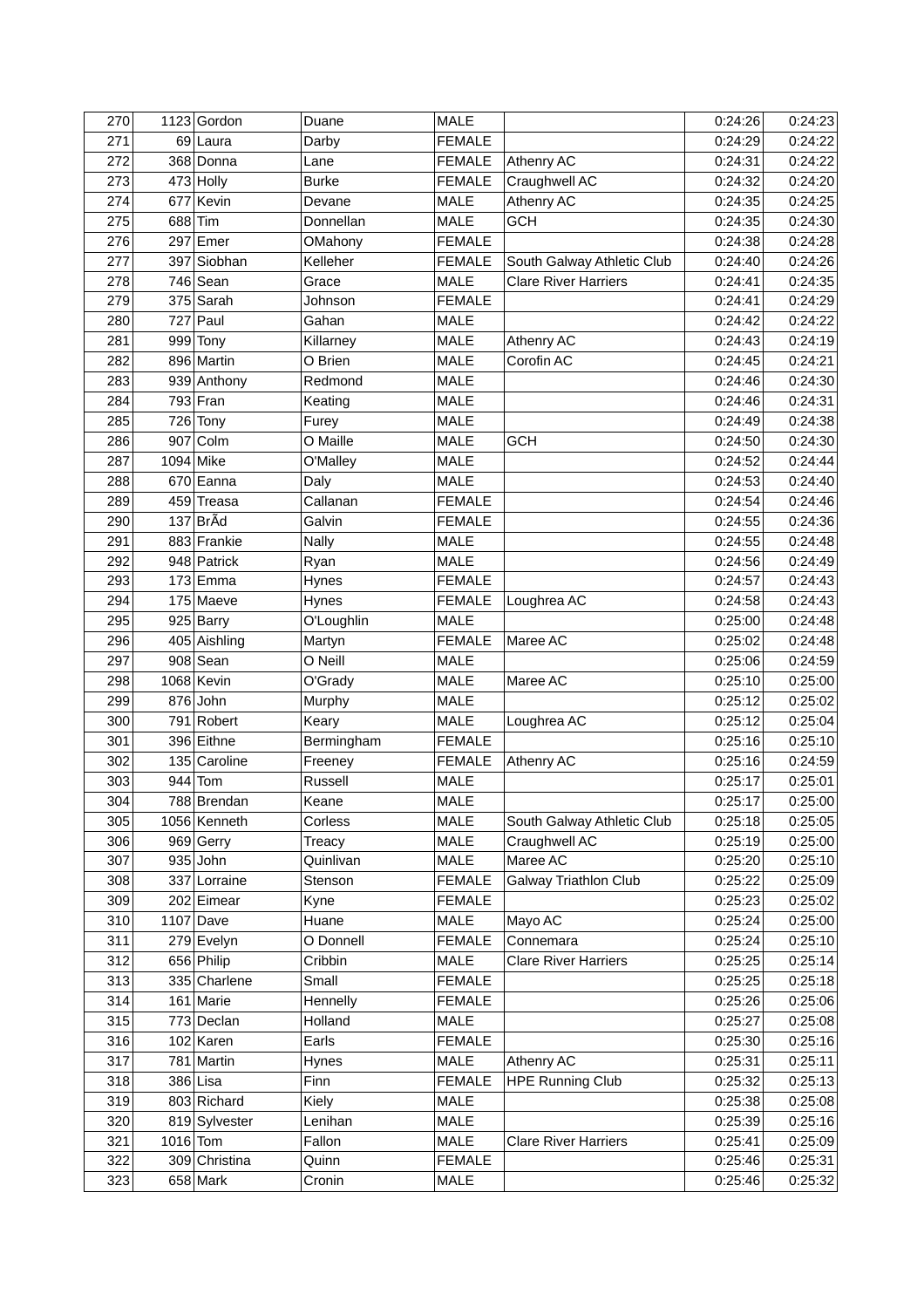| 324 |             | 365 Olivia     | Wynne         | <b>FEMALE</b> | <b>Tri Lakes</b>             | 0:25:47            | 0:25:41 |
|-----|-------------|----------------|---------------|---------------|------------------------------|--------------------|---------|
| 325 |             | $650$ Ray      | Connelly      | <b>MALE</b>   |                              | 0:25:48            | 0:25:41 |
| 326 |             | 960 Brian      | Somers        | <b>MALE</b>   |                              | 0:25:48            | 0:25:38 |
| 327 |             | 122 Caroline   | Flaherty      | <b>FEMALE</b> | <b>Clare River Harriers</b>  | 0:25:49            | 0:25:44 |
| 328 | $1048$ Noel |                | Farrell       | <b>MALE</b>   | Loughrea AC                  | 0:25:49            | 0:25:41 |
| 329 |             | $280$ Ruth     | O Donnell     | <b>FEMALE</b> |                              | 0:25:54            | 0:25:36 |
| 330 |             | 325 Maedhbh    | Scanlon       | <b>FEMALE</b> |                              | 0:25:54            | 0:25:44 |
| 331 |             | 70 Gearoidin   | De Bhailis    | <b>FEMALE</b> | Connemara                    | 0:25:54            | 0:25:36 |
| 332 |             | $705$ Steve    | Everard       | <b>MALE</b>   | <b>Galway Triathlon Club</b> | 0:25:54            | 0:25:36 |
| 333 |             | 686 Tony       | Dolan         | MALE          |                              | 0:25:54            | 0:25:41 |
| 334 |             | $112$ Maeve    | Farragher     | <b>FEMALE</b> |                              | 0:25:55            | 0:25:31 |
| 335 |             | 837 Brendan    | McArdle       | <b>MALE</b>   | <b>GCH</b>                   | 0:25:56            | 0:25:29 |
| 336 |             | 1122 Eugene    | Delaney       | <b>MALE</b>   | Caltra & District AC         | 0:25:57            | 0:25:27 |
| 337 | 1039 Noel   |                | <b>Burke</b>  | <b>MALE</b>   |                              | 0:25:57            | 0:25:39 |
| 338 |             | 451 Miriam     | Flatley       | <b>FEMALE</b> |                              | 0:25:57            | 0:25:40 |
| 339 |             | 779 Gerry      | Hurley        | <b>MALE</b>   | Athenry AC                   | 0:25:58            | 0:25:42 |
| 340 | $816$ Joe   |                | Leahy         | MALE          |                              | 0:26:00            | 0:25:49 |
| 341 |             | 892 Frank      | Noone         | <b>MALE</b>   | Athenry AC                   | 0:26:03            | 0:25:47 |
| 342 |             | 216 Samantha   | Mahon         | <b>FEMALE</b> |                              | 0:26:03            | 0:25:51 |
| 343 |             | 873 Brian      | Mulry         | MALE          | Craughwell AC                | 0:26:04            | 0:25:44 |
| 344 |             | 146 Sharon     | Gordon        | <b>FEMALE</b> |                              | 0:26:04            | 0:25:45 |
| 345 |             | $424$ Irene    | Fallon        | <b>FEMALE</b> | Craughwell AC                | 0:26:06            | 0:26:01 |
| 346 |             | $470$ Kate     | Craven        | <b>FEMALE</b> | Craughwell AC                | 0:26:07            | 0:25:56 |
| 347 |             | 792 Stephen    | Keary         | <b>MALE</b>   |                              | 0:26:07            | 0:25:49 |
| 348 |             | $610$ Kevin    | <b>Brady</b>  | <b>MALE</b>   |                              | 0:26:08            | 0:25:46 |
| 349 |             | 350 Clara      | Walsh         | <b>FEMALE</b> |                              | 0:26:08            | 0:25:56 |
| 350 |             | 826 Niall      | Maguire       | <b>MALE</b>   |                              | 0:26:09            | 0:25:52 |
| 351 |             | $388$ Jane     | Dillon        | <b>FEMALE</b> | DXC Galway Running Club      | 0:26:09            | 0:25:54 |
| 352 |             | 807 Brian      | King          | <b>MALE</b>   |                              | 0:26:11            | 0:25:53 |
| 353 |             | 811 Stephen    | Lawless       | MALE          |                              | 0:26:12            | 0:25:56 |
| 354 |             | $739$ Tim      | Geraghty      | <b>MALE</b>   |                              | 0:26:14            | 0:25:56 |
| 355 |             | 35 Beatriz     | Carrasco      | <b>FEMALE</b> |                              | 0:26:16            | 0:25:57 |
| 356 |             | 170 Rebecca    | Horgan        | <b>FEMALE</b> |                              | 0:26:22            | 0:26:07 |
| 357 |             | 361 margaruite | Wilkinson     | <b>FEMALE</b> | Athenry AC                   | 0:26:23            | 0:26:12 |
| 358 |             | 263 Niamh      | Murphy        | <b>FEMALE</b> |                              | 0:26:24            | 0:26:16 |
| 359 |             | 699 Frank      | Dunleavy      | MALE          |                              | 0:26:24            | 0:26:00 |
| 360 |             | 252 Teresa     | Morrissey     | <b>FEMALE</b> |                              | 0:26:26            | 0:26:13 |
| 361 |             | 466 Lauren     | Stewart       | <b>FEMALE</b> | Craughwell AC                | 0:26:27            | 0:26:23 |
| 362 |             | $721$ Joe      | Folan         | MALE          |                              | 0:26:28            | 0:26:04 |
| 363 |             | $164$ Anne     |               | <b>FEMALE</b> |                              |                    | 0:26:13 |
| 364 |             | 1127 Brendan   | Higgins       | MALE          | Craughwell AC                | 0:26:28<br>0:26:28 | 0:26:18 |
| 365 |             | $893$ Sean     | Treacy        | MALE          |                              | 0:26:29            | 0:26:13 |
|     |             |                | Noone         |               |                              |                    |         |
| 366 |             | $968$ Alan     | Treacy        | MALE          | Athenry AC                   | 0:26:29            | 0:26:10 |
| 367 |             | 74 Marie       | Deegan        | <b>FEMALE</b> |                              | 0:26:29            | 0:26:09 |
| 368 |             | 411 R          | Loughrey      | <b>FEMALE</b> | Caltra & District AC         | 0:26:30            | 0:26:17 |
| 369 |             | 818 Michael    | Lenehan       | MALE          |                              | 0:26:31            | 0:26:22 |
| 370 |             | 642 Kieran     | Conboy        | MALE          |                              | 0:26:31            | 0:26:15 |
| 371 |             | $1026$ Shane   | Keane         | MALE          | East Galway                  | 0:26:33            | 0:26:25 |
| 372 | 996 MJ      |                | Conlon        | MALE          | Athenry AC                   | 0:26:33            | 0:26:08 |
| 373 |             | 946 Damien     | Ryan          | MALE          |                              | 0:26:34            | 0:26:12 |
| 374 |             | 286 Siobhan    | O'Brien       | <b>FEMALE</b> |                              | 0:26:34            | 0:26:20 |
| 375 |             | 76 Corina      | Delaney       | <b>FEMALE</b> |                              | 0:26:36            | 0:26:09 |
| 376 |             | $620$ Dave     | <b>Browne</b> | MALE          |                              | 0:26:39            | 0:26:25 |
| 377 |             | $734$ Tom      | Mitchell      | MALE          | Craughwell AC                | 0:26:40            | 0:26:32 |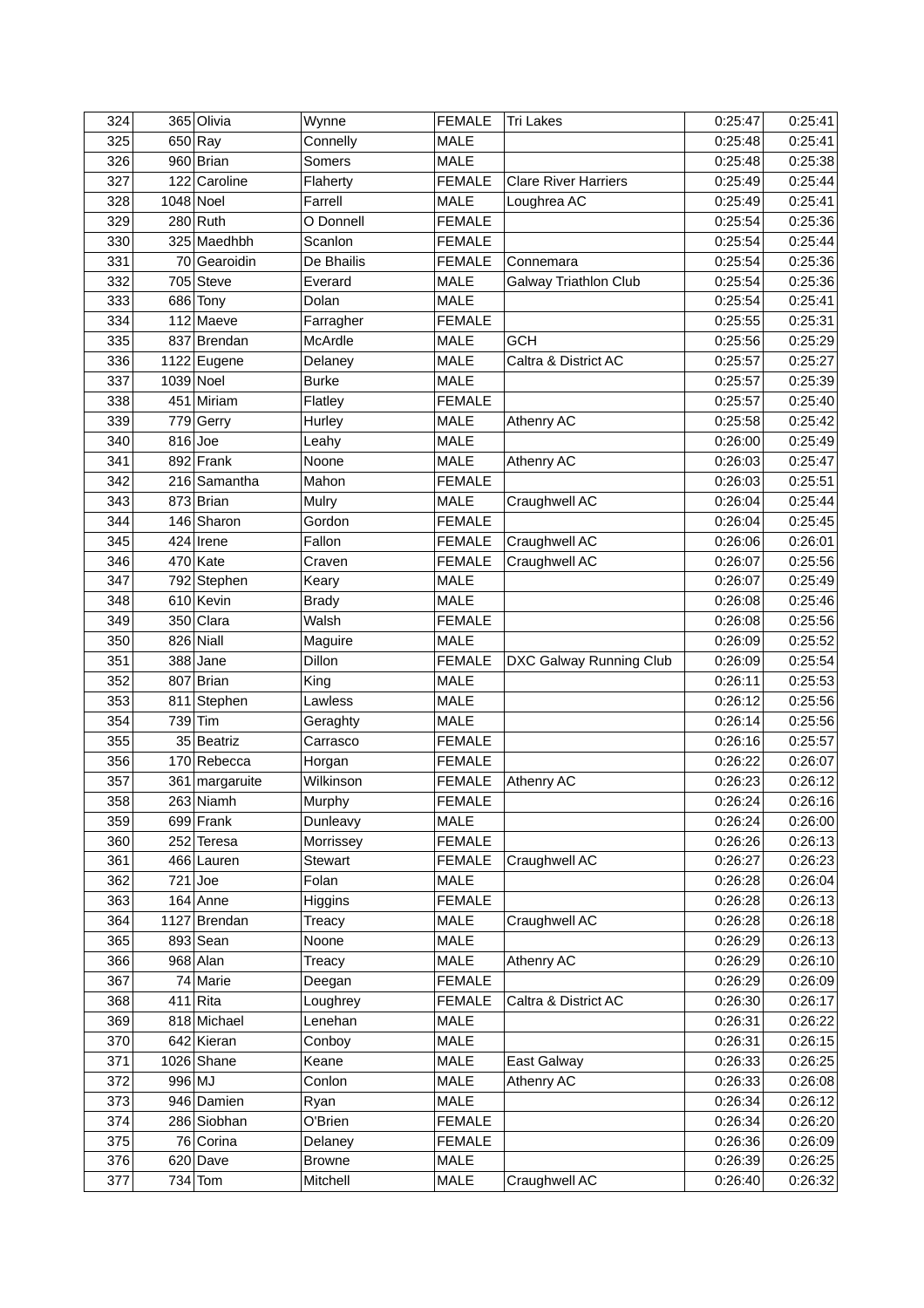| 378 |             | $172$ Angelina | Hynes         | <b>FEMALE</b> | <b>Clare River Harriers</b> | 0:26:40 | 0:26:13 |
|-----|-------------|----------------|---------------|---------------|-----------------------------|---------|---------|
| 379 |             | $921$ David    | O'Flaherty    | <b>MALE</b>   | <b>HPE Running Club</b>     | 0:26:42 | 0:26:15 |
| 380 |             | $669$ Tony     | Daley         | <b>MALE</b>   | Athenry AC                  | 0:26:42 | 0:26:23 |
| 381 |             | 39 Marie       | Clarke        | <b>FEMALE</b> | <b>Clare River Harriers</b> | 0:26:43 | 0:26:36 |
| 382 |             | 842 Brian      | McDonagh      | <b>MALE</b>   |                             | 0:26:44 | 0:26:28 |
| 383 |             | 336 Patricia   | Staunton      | <b>FEMALE</b> |                             | 0:26:44 | 0:26:23 |
| 384 |             | $753$ Joe      | Grehan        | <b>MALE</b>   |                             | 0:26:45 | 0:26:28 |
| 385 |             | 133 Claire     | Forde         | <b>FEMALE</b> | Athenry AC                  | 0:26:45 | 0:26:28 |
| 386 |             | $231$ Fiona    | McGann        | <b>FEMALE</b> | <b>Bradley Renault</b>      | 0:26:46 | 0:26:22 |
| 387 |             | 771 Donall     | Hoebler       | <b>MALE</b>   |                             | 0:26:47 | 0:26:34 |
| 388 |             | 143 Fionnuala  | Ginty         | <b>FEMALE</b> |                             | 0:26:47 | 0:26:31 |
| 389 |             | $130$ Laura    | Folan         | <b>FEMALE</b> |                             | 0:26:48 | 0:26:14 |
| 390 |             | $953$ John     | Scroope       | <b>MALE</b>   |                             | 0:26:48 | 0:26:14 |
| 391 |             | $114$ Mary     | Farrell       | <b>FEMALE</b> |                             | 0:26:49 | 0:26:35 |
| 392 |             | 845 Michael    | McDonagh      | <b>MALE</b>   | Athenry AC                  | 0:26:51 | 0:26:33 |
| 393 |             | 113 Aisling    | Farrell       | <b>FEMALE</b> |                             | 0:26:52 | 0:26:48 |
| 394 |             | 950 Michael    | Scarry        | <b>MALE</b>   |                             | 0:26:53 | 0:26:27 |
| 395 |             | $138$ Kate     | Gavin         | <b>FEMALE</b> | Athenry AC                  | 0:26:54 | 0:26:28 |
| 396 |             | 90 Irene       | Duane         | <b>FEMALE</b> |                             | 0:26:54 | 0:26:26 |
| 397 |             | 326 Helena     | Scannell      | <b>FEMALE</b> | <b>GCH</b>                  | 0:26:55 | 0:26:40 |
| 398 |             | $1110$ David   | Fahy          | <b>MALE</b>   |                             | 0:26:55 | 0:26:31 |
| 399 |             | $134$ Lorna    | Freeman       | <b>FEMALE</b> | Athenry AC                  | 0:26:57 | 0:26:45 |
| 400 |             | 332 Patricia   | Sheppard      | <b>FEMALE</b> | Castlegar AC                | 0:26:58 | 0:26:44 |
| 401 |             | 400 Caitriona  | Marren        | <b>FEMALE</b> | Tuam AC                     | 0:26:59 | 0:26:41 |
| 402 |             | 110 Marian     | Fahy          | <b>FEMALE</b> |                             | 0:27:00 | 0:26:38 |
| 403 |             | 295 Jacqueline | O'Gorman      | <b>FEMALE</b> |                             | 0:27:01 | 0:26:30 |
| 404 |             | $278$ Fiona    | O Carroll     | <b>FEMALE</b> |                             | 0:27:01 | 0:26:46 |
| 405 |             | $247$ Emer     | Molloy        | <b>FEMALE</b> |                             | 0:27:03 | 0:26:43 |
| 406 |             | $7$ Evelyn     | Birmingham    | <b>FEMALE</b> |                             | 0:27:03 | 0:26:47 |
| 407 |             | $212$ Anne     | Lyng          | <b>FEMALE</b> | Athenry AC                  | 0:27:04 | 0:26:52 |
| 408 |             | 406 Brenda     | Cawley        | <b>FEMALE</b> | Maree AC                    | 0:27:07 | 0:26:57 |
| 409 |             | 995 Cathal     | Duffy         | <b>MALE</b>   | Athenry AC                  | 0:27:07 | 0:26:51 |
| 410 |             | 75 Ciara       | Delaney       | <b>FEMALE</b> |                             | 0:27:09 | 0:26:55 |
| 411 | $1082$ Noel |                | Lowry         | <b>MALE</b>   | Castlegar AC                | 0:27:09 | 0:26:46 |
| 412 |             | 716 Brian      | Flaherty      | <b>MALE</b>   |                             | 0:27:10 | 0:26:42 |
| 413 |             | $48$ Helen     | Connaughton   | <b>FEMALE</b> |                             | 0:27:13 | 0:27:01 |
| 414 |             | 68 Elisha      | Daniels       | <b>FEMALE</b> | Craughwell AC               | 0:27:15 | 0:27:04 |
| 415 |             | 262 Fiona      | Murphy        | <b>FEMALE</b> |                             | 0:27:18 | 0:27:03 |
| 416 | $604$ TJ    |                | <b>Beatty</b> | MALE          | Loughrea AC                 | 0:27:18 | 0:27:12 |
| 417 |             | 643 Derek      | Concannon     | <b>MALE</b>   |                             | 0:27:25 | 0:27:03 |
| 418 | $1054$ JJ   |                | Finn          | MALE          | South Galway Athletic Club  | 0:27:25 | 0:27:19 |
| 419 |             | $418$ Nuala    | Landers       | <b>FEMALE</b> | Caltra & District AC        | 0:27:27 | 0:27:14 |
| 420 |             | 77 Claire      | Dempsey       | <b>FEMALE</b> |                             | 0:27:28 | 0:27:02 |
| 421 |             | 402 Marina     | Hussey        | <b>FEMALE</b> | Tuam AC                     | 0:27:29 | 0:27:10 |
| 422 |             | 900 MICHEAL    | O DOMHNAILL   | MALE          |                             | 0:27:29 | 0:27:12 |
| 423 |             | 277 Eadaoin    | O Callaghan   | <b>FEMALE</b> |                             | 0:27:30 | 0:27:22 |
| 424 |             | 88 Amy         | Donoghue      | <b>FEMALE</b> |                             | 0:27:32 | 0:27:20 |
| 425 |             | $104$ Clare    | Ellicott      | <b>FEMALE</b> |                             | 0:27:32 | 0:27:27 |
| 426 |             | $89$ Amy       | Donoghue      | <b>FEMALE</b> |                             | 0:27:32 | 0:27:20 |
| 427 |             | $1117$ Andrew  | Hughes        | MALE          | DeBuitleir's Flyers         | 0:27:32 | 0:27:21 |
| 428 |             | 479 Michelle   | Conneely      | <b>FEMALE</b> |                             | 0:27:33 | 0:27:16 |
| 429 |             | 390 Marion     | Cummins       | <b>FEMALE</b> | Loughrea AC                 | 0:27:34 | 0:27:24 |
| 430 |             | 149 Eileen     | Grimes        | <b>FEMALE</b> | Athenry AC                  | 0:27:35 | 0:27:14 |
| 431 |             | 342 Elaine     | Treacy        | <b>FEMALE</b> | Athenry AC                  | 0:27:35 | 0:27:16 |
|     |             |                |               |               |                             |         |         |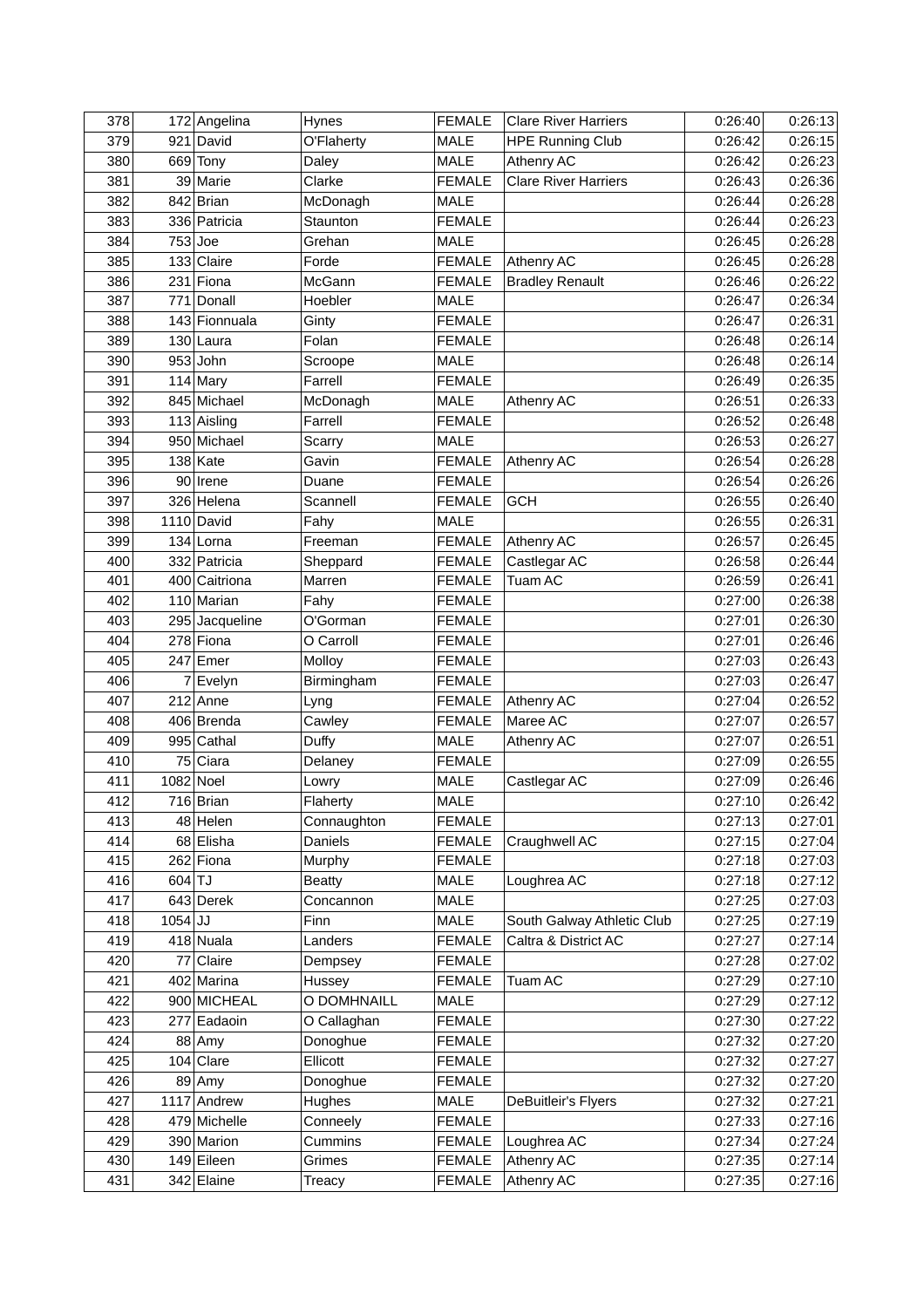| 432 | $431$ Emily    | Holohan          | <b>FEMALE</b> |                        | 0:27:40 | 0:27:27 |
|-----|----------------|------------------|---------------|------------------------|---------|---------|
| 433 | $107$ Caroline | Fahy             | <b>FEMALE</b> | Castlegar AC           | 0:27:47 | 0:27:33 |
| 434 | $797$ John     | Kelly            | <b>MALE</b>   |                        | 0:27:49 | 0:27:26 |
| 435 | 105 Grainne    | Engels           | <b>FEMALE</b> |                        | 0:27:49 | 0:27:26 |
| 436 | 715 Michael    | Fitzsimons       | <b>MALE</b>   |                        | 0:27:51 | 0:27:37 |
| 437 | $267$ Kate     | Murray           | <b>FEMALE</b> |                        | 0:27:52 | 0:27:26 |
| 438 | 41 Michelle    | Naughton         | <b>FEMALE</b> |                        | 0:27:54 | 0:27:42 |
| 439 | 343 Aoife      | Tuohy            | <b>FEMALE</b> | Athenry AC             | 0:27:57 | 0:27:53 |
| 440 | $171$ Edel     | Houton           | <b>FEMALE</b> |                        | 0:27:59 | 0:27:37 |
| 441 | 96 Elaine      | Dunleavy         | <b>FEMALE</b> |                        | 0:28:00 | 0:27:35 |
| 442 | 443 Fiona      | Jennings         | <b>FEMALE</b> |                        | 0:28:02 | 0:27:38 |
| 443 | $169$ Tara     | Horan            | <b>FEMALE</b> |                        | 0:28:05 | 0:27:42 |
| 444 | $419$ Edel     | Kavanagh         | <b>FEMALE</b> | Craughwell AC          | 0:28:06 | 0:27:55 |
| 445 | 289 Eimear     | O'Connor         | <b>FEMALE</b> | Craughwell AC          | 0:28:06 | 0:27:55 |
| 446 | $1027$ Denis   | <b>Byrne</b>     | <b>MALE</b>   | East Galway            | 0:28:08 | 0:27:50 |
| 447 | $1120$ Noel    | Steede           | <b>MALE</b>   | <b>Bradley Renault</b> | 0:28:10 | 0:27:53 |
| 448 | $220$ Jane     | Mangan           | <b>FEMALE</b> | Athenry AC             | 0:28:10 | 0:27:53 |
| 449 | 26 Dearbhla    | <b>Byrne</b>     | <b>FEMALE</b> | <b>GCH</b>             | 0:28:10 | 0:27:50 |
| 450 | $377$ Mary     | McManus          | <b>FEMALE</b> | East Galway            | 0:28:12 | 0:27:56 |
| 451 | $229$ Helen    | McDermott        | <b>FEMALE</b> | Maree AC               | 0:28:14 | 0:27:54 |
| 452 | $10$ Kate      |                  |               |                        | 0:28:14 | 0:27:55 |
|     |                | Brackpool        | <b>FEMALE</b> |                        |         |         |
| 453 | $230$ Orla     | <b>McDermott</b> | <b>FEMALE</b> |                        | 0:28:14 | 0:27:55 |
| 454 | 1115 Kieran    | O'Leary          | <b>MALE</b>   | Craughwell AC          | 0:28:15 | 0:28:04 |
| 455 | 381 Valerie    | Maybin           | <b>FEMALE</b> | East Galway            | 0:28:15 | 0:27:59 |
| 456 | 62 Majella     | Cummins          | <b>FEMALE</b> | Athenry AC             | 0:28:16 | 0:27:56 |
| 457 | 300 Aisling    | O'Sullivan       | <b>FEMALE</b> |                        | 0:28:17 | 0:28:05 |
| 458 | $378$ Edel     | Jordan           | <b>FEMALE</b> | East Galway            | 0:28:18 | 0:28:01 |
| 459 | 22 Niamh       | <b>Burke</b>     | <b>FEMALE</b> |                        | 0:28:21 | 0:28:01 |
| 460 | 159 Teresa     | Healy            | <b>FEMALE</b> |                        | 0:28:21 | 0:28:03 |
| 461 | 40 Nicola      | Cleary           | <b>FEMALE</b> |                        | 0:28:22 | 0:28:10 |
| 462 | 988 Michael    | Whyte            | <b>MALE</b>   |                        | 0:28:22 | 0:28:00 |
| 463 | $111$ Sheila   | Fahy             | <b>FEMALE</b> |                        | 0:28:27 | 0:28:08 |
| 464 | 369 Luisa      | Golz             | <b>FEMALE</b> | <b>Athenry AC</b>      | 0:28:30 | 0:28:09 |
| 465 | 993 Dermot     | Young            | <b>MALE</b>   |                        | 0:28:31 | 0:28:03 |
| 466 | 358 Johanna    | Whyte            | <b>FEMALE</b> | <b>Athenry AC</b>      | 0:28:32 | 0:28:16 |
| 467 | 429 Fidelma    | Killilea         | <b>FEMALE</b> | Corofin AC             | 0:28:33 | 0:28:14 |
| 468 | $249$ Julie    | Monaghan         | <b>FEMALE</b> |                        | 0:28:33 | 0:28:11 |
| 469 | $364$ Jean     | Wynne            | <b>FEMALE</b> |                        | 0:28:37 | 0:28:32 |
| 470 | 447 Marie      | Rooney           | <b>FEMALE</b> | Craughwell AC          | 0:28:37 | 0:28:26 |
| 471 | 225 Patricia   | Mc Fadden        | <b>FEMALE</b> |                        | 0:28:38 | 0:28:23 |
| 472 | 967 James      | Tormey           | MALE          |                        | 0:28:41 | 0:28:22 |
| 473 | $409$ Brid     | Greene           | <b>FEMALE</b> | Caltra & District AC   | 0:28:43 | 0:28:30 |
| 474 | 250 Anne Marie | Moore            | <b>FEMALE</b> |                        | 0:28:44 | 0:28:14 |
| 475 | 238 Roisin     | McLoughlin       | <b>FEMALE</b> |                        | 0:28:45 | 0:28:19 |
| 476 | 151 Eimear     | Guckian          | <b>FEMALE</b> |                        | 0:28:45 | 0:28:25 |
| 477 | 838 Cathal     | McBride          | MALE          |                        | 0:28:46 | 0:28:25 |
| 478 | $198$ Dee      | King             | <b>FEMALE</b> |                        | 0:28:46 | 0:28:24 |
| 479 | 86 Yvonne      | Dolan            | <b>FEMALE</b> |                        | 0:28:46 | 0:28:26 |
| 480 | 420 Helena     | Gorman           | <b>FEMALE</b> | Craughwell AC          | 0:28:49 | 0:28:38 |
| 481 | 67 Katherine   | Cussen           | <b>FEMALE</b> |                        | 0:28:55 | 0:28:42 |
| 482 | $888$ Enda     | Nolan            | MALE          |                        | 0:28:57 | 0:28:36 |
| 483 | $261$ Claire   | Murphy           | <b>FEMALE</b> | Loughrea AC            | 0:28:58 | 0:28:51 |
| 484 | 329 Claire     | Shanahan         | <b>FEMALE</b> |                        | 0:28:59 | 0:28:33 |
| 485 | $54$ Lucy      | Corrigan         | <b>FEMALE</b> |                        | 0:29:00 | 0:28:43 |
|     |                |                  |               |                        |         |         |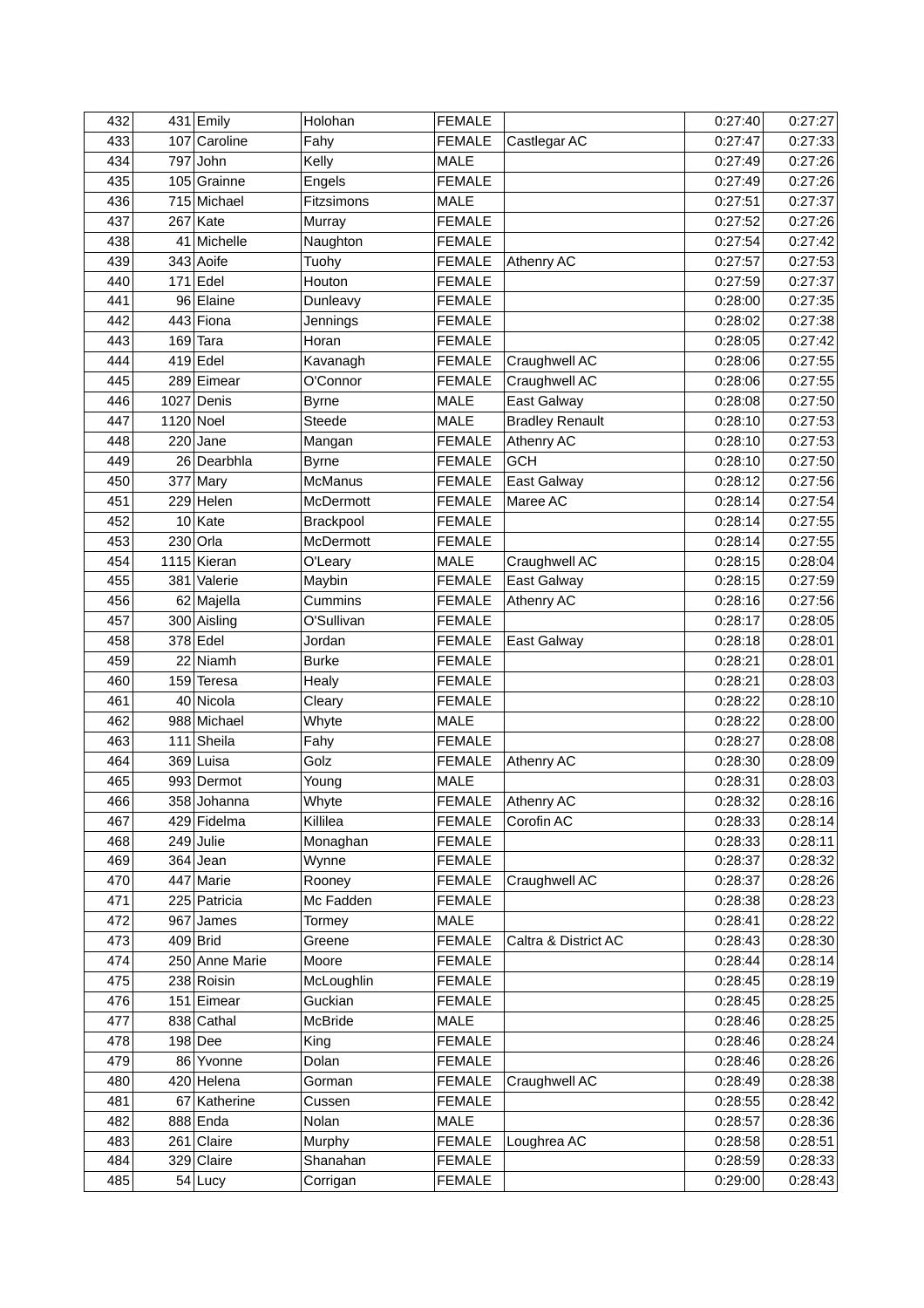| 486 |     | 34 Anita           | Carr             | <b>FEMALE</b> |                             | 0:29:02 | 0:28:45            |
|-----|-----|--------------------|------------------|---------------|-----------------------------|---------|--------------------|
| 487 |     | 404 Assumpta       | Meeneghan        | <b>FEMALE</b> | <b>Tuam AC</b>              | 0:29:04 | 0:28:46            |
| 488 |     | $158$ Emma         | <b>Hawkes</b>    | <b>FEMALE</b> | Loughrea AC                 | 0:29:05 | 0:28:56            |
| 489 |     | 287 Niamh          | O'Carroll        | <b>FEMALE</b> |                             | 0:29:05 | 0:28:47            |
| 490 |     | 30 Laura           | Canavan          | <b>FEMALE</b> |                             | 0:29:05 | 0:28:51            |
| 491 |     | 204 Rebecca        | Lally            | <b>FEMALE</b> |                             | 0:29:08 | 0:28:41            |
| 492 |     | 200 Moyra          | King             | <b>FEMALE</b> |                             | 0:29:08 | 0:28:54            |
| 493 |     | 73 Niamh           | De Paor          | <b>FEMALE</b> |                             | 0:29:08 | 0:28:53            |
| 494 |     | 189 Gillian        | Kelly            | <b>FEMALE</b> |                             | 0:29:09 | 0:28:43            |
| 495 |     | 395 Amanda         | Dodrill          | <b>FEMALE</b> | South Galway Athletic Club  | 0:29:09 | 0:28:46            |
| 496 |     | 78 Fiona           | Dempsey          | <b>FEMALE</b> | <b>Clare River Harriers</b> | 0:29:11 | 0:28:52            |
| 497 |     | 285 Rachel         | O'Brien          | <b>FEMALE</b> |                             | 0:29:12 | 0:28:46            |
| 498 |     | 272 Marieta        | Nolan            | <b>FEMALE</b> | <b>Tuam AC</b>              | 0:29:14 | 0:28:46            |
| 499 |     | 629 Michael        | Carey            | <b>MALE</b>   |                             | 0:29:18 | 0:28:50            |
| 500 |     | 33 Sinead          | Carey            | <b>FEMALE</b> |                             | 0:29:18 | 0:28:50            |
| 501 |     | 253 Sylvie         | Mossay-O'Donovan | <b>FEMALE</b> | Craughwell AC               | 0:29:20 | 0:29:11            |
| 502 |     | 762 Padraig        | Headd            | <b>MALE</b>   | Loughrea AC                 | 0:29:21 | 0:28:59            |
| 503 |     | $353$ Mary         | Walsh            | <b>FEMALE</b> |                             | 0:29:22 | 0:28:57            |
| 504 |     | 1113 Padraig       | <b>Brady</b>     | <b>MALE</b>   |                             | 0:29:22 | 0:29:07            |
| 505 |     | $248$ Jane         | Molloy           | <b>FEMALE</b> | <b>Athenry AC</b>           | 0:29:36 | 0:29:15            |
| 506 |     | 85 Sharon          | Dolan            | <b>FEMALE</b> |                             | 0:29:38 | 0:29:04            |
| 507 |     | 210 Michelle       |                  |               |                             |         |                    |
|     |     |                    | Long             | <b>FEMALE</b> |                             | 0:29:40 | 0:29:16<br>0:29:18 |
| 508 | 127 | Orla               | Flatley          | <b>FEMALE</b> |                             | 0:29:43 |                    |
| 509 |     | 84 Noreen          | Doherty          | <b>FEMALE</b> |                             | 0:29:46 | 0:29:18            |
| 510 |     | 445 Veronica       | Coffey           | <b>FEMALE</b> | Athenry AC                  | 0:29:47 | 0:29:25            |
| 511 |     | $374$ Riona        | Johnson          | <b>FEMALE</b> |                             | 0:29:50 | 0:29:25            |
| 512 |     | 346 Helen          | Van de Beek      | <b>FEMALE</b> | Craughwell AC               | 0:29:51 | 0:29:32            |
| 513 |     | 99 Fiona           | Dwyer            | <b>FEMALE</b> |                             | 0:29:51 | 0:29:33            |
| 514 |     | 408 Anita          | Shaughnessey     | <b>FEMALE</b> | Caltra & District AC        | 0:29:52 | 0:29:22            |
| 515 |     | 349 Assumpta       | Walsh            | <b>FEMALE</b> | <b>Clare River Harriers</b> | 0:29:52 | 0:29:32            |
| 516 |     | $916$ James        | O'Dea            | <b>MALE</b>   | <b>HPE Running Club</b>     | 0:29:52 | 0:29:33            |
| 517 |     | 275 Sharon         | Noone            | <b>FEMALE</b> |                             | 0:29:54 | 0:29:30            |
| 518 |     | 354 Sinead         | Walsh            | <b>FEMALE</b> | <b>Athenry AC</b>           | 0:29:54 | 0:29:31            |
| 519 |     | 355 Ashla          | Ward             | <b>FEMALE</b> | Athenry AC                  | 0:29:55 | 0:29:31            |
| 520 |     | 116 Catherine Anne | Field            | <b>FEMALE</b> | <b>GCH</b>                  | 0:29:57 | 0:29:40            |
| 521 |     | $417$ Aine         | Kelly            | <b>FEMALE</b> | Caltra & District AC        | 0:29:57 | 0:29:27            |
| 522 |     | $679$ John         | Dillon           | <b>MALE</b>   |                             | 0:30:00 | 0:29:30            |
| 523 |     | $181$ Evelyn       | Keane            | <b>FEMALE</b> |                             | 0:30:03 | 0:29:44            |
| 524 |     | 152 Eadaoin        | Guilfoyle        | <b>FEMALE</b> |                             | 0:30:10 | 0:30:01            |
| 525 |     | 241 Michaela       | McNena           | <b>FEMALE</b> |                             | 0:30:11 | 0:29:42            |
| 526 |     | $100$ Ann          | Earls            | <b>FEMALE</b> |                             | 0:30:14 | 0:30:00            |
| 527 |     | 121 Aislinn        | Flaherty         | <b>FEMALE</b> | Tuam AC                     | 0:30:19 | 0:29:51            |
| 528 |     | 998 Michael        | Glynn            | MALE          | Athenry AC                  | 0:30:21 | 0:30:01            |
| 529 |     | 255 Bernie         | Mulderrig        | <b>FEMALE</b> |                             | 0:30:23 | 0:29:59            |
| 530 |     | 941 Bradley        | Rowles           | MALE          |                             | 0:30:24 | 0:30:03            |
| 531 |     | 259 Deirdre        | Mulry            | <b>FEMALE</b> |                             | 0:30:28 | 0:30:12            |
| 532 |     | 897 Tony           | O'Callaghan      | MALE          |                             | 0:30:41 | 0:30:13            |
| 533 |     | $312$ Brenda       | Rabbitte         | <b>FEMALE</b> | <b>Athenry AC</b>           | 0:30:41 | 0:30:18            |
| 534 |     | 327 Eimear         | Seery            | <b>FEMALE</b> | Athenry AC                  | 0:30:43 | 0:30:19            |
| 535 |     | 435 Pauline        | <b>Barrett</b>   | <b>FEMALE</b> |                             | 0:30:44 | 0:30:19            |
| 536 |     | 376 Michelle       | Jordan           | <b>FEMALE</b> | East Galway                 | 0:30:50 | 0:30:33            |
| 537 |     | 191 Therese        | Kelly            | <b>FEMALE</b> |                             | 0:30:50 | 0:30:21            |
| 538 |     | 81 Maeve           | Dennehy          | <b>FEMALE</b> |                             | 0:30:53 | 0:30:30            |
| 539 |     | 436 Caroline       | O'Callaghan      | <b>FEMALE</b> |                             | 0:30:55 | 0:30:30            |
|     |     |                    |                  |               |                             |         |                    |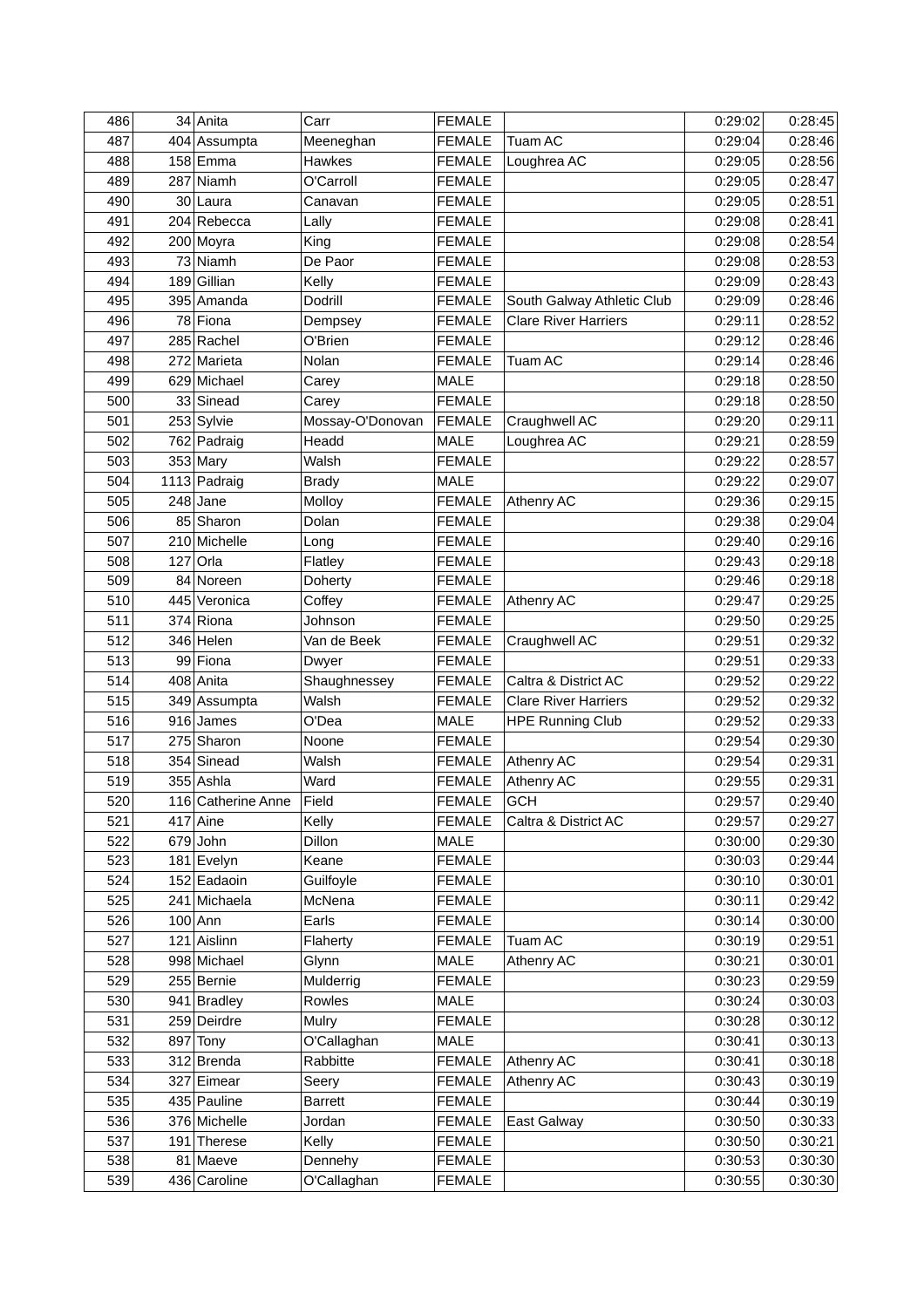| 540 | 444 Vicki      | Moriarty                           | <b>FEMALE</b>                  |                            | 0:30:57            | 0:30:50            |
|-----|----------------|------------------------------------|--------------------------------|----------------------------|--------------------|--------------------|
| 541 | 288 Deirdre    | O'Connor                           | <b>FEMALE</b>                  | <b>GCH</b>                 | 0:30:58            | 0:30:44            |
| 542 | $162$ Edel     | Herlihy                            | <b>FEMALE</b>                  | Loughrea AC                | 0:31:04            | 0:30:55            |
| 543 | 338 Ursula     | Stephens                           | <b>FEMALE</b>                  |                            | 0:31:05            | 0:30:46            |
| 544 | 174 Louise     | Hynes                              | <b>FEMALE</b>                  | Loughrea AC                | 0:31:07            | 0:30:57            |
| 545 | $413$ Maura    | Fallon                             | <b>FEMALE</b>                  | Caltra & District AC       | 0:31:07            | 0:30:36            |
| 546 | 474 Niamh      | Touhig                             | <b>FEMALE</b>                  | Craughwell AC              | 0:31:07            | 0:30:56            |
| 547 | $154$ Leona    | Halton                             | <b>FEMALE</b>                  | Athenry AC                 | 0:31:10            | 0:30:54            |
| 548 | $607$ Vinny    | <b>Beirne</b>                      | <b>MALE</b>                    |                            | 0:31:11            | 0:30:56            |
| 549 | 359 Maggie     | Whyte                              | <b>FEMALE</b>                  |                            | 0:31:15            | 0:31:00            |
| 550 | 398 Valerie    | <b>McGrath</b>                     | <b>FEMALE</b>                  | South Galway Athletic Club | 0:31:17            | 0:30:54            |
| 551 | 32 Delma       | Carey                              | <b>FEMALE</b>                  |                            | 0:31:21            | 0:30:53            |
| 552 | 769 Michael    | Hickey                             | <b>MALE</b>                    | <b>GCH</b>                 | 0:31:22            | 0:30:53            |
| 553 | $64$ Nuala     | Cunningham                         | <b>FEMALE</b>                  |                            | 0:31:24            | 0:31:11            |
| 554 | $282$ mary     | O'Reilly                           | <b>FEMALE</b>                  | <b>Athenry AC</b>          | 0:31:30            | 0:31:05            |
| 555 | 12 Roseanne    | <b>Brady</b>                       | <b>FEMALE</b>                  | Craughwell AC              | 0:31:30            | 0:31:08            |
| 556 | $31$ Orla      | Cannon                             | <b>FEMALE</b>                  |                            | 0:31:33            | 0:31:08            |
| 557 | $37$ Sarah     | Caulfield                          | <b>FEMALE</b>                  |                            | 0:31:40            | 0:31:15            |
| 558 | 422 Kathleen   | Callanan                           | <b>FEMALE</b>                  | Craughwell AC              | 0:31:43            | 0:31:21            |
| 559 | $148$ Maura    | Greaney                            | <b>FEMALE</b>                  | Craughwell AC              | 0:31:47            | 0:31:24            |
| 560 | 982 Robert     | Walsh                              | <b>MALE</b>                    |                            | 0:31:49            | 0:31:37            |
| 561 | 95 Eleanor     |                                    |                                | Corrib AC                  |                    | 0:31:29            |
| 562 | $167$ Laura    | Duignan                            | <b>FEMALE</b><br><b>FEMALE</b> |                            | 0:31:53<br>0:31:53 |                    |
| 563 | $269$ Helen    | Hogan<br>NÃ ChiarÃ <sub>i</sub> in | <b>FEMALE</b>                  | Tuam AC                    | 0:32:00            | 0:31:38<br>0:31:32 |
|     |                |                                    |                                |                            |                    |                    |
| 564 | $124$ Margaret | Flaherty                           | <b>FEMALE</b>                  |                            | 0:32:24            | 0:31:56            |
| 565 | 382 Sarah      | Lally                              | <b>FEMALE</b>                  | East Galway                | 0:32:26            | 0:32:08            |
| 566 | 180 Maeve      | Joyce                              | <b>FEMALE</b>                  |                            | 0:32:26            | 0:32:09            |
| 567 | 356 Shauna     | Ward                               | <b>FEMALE</b>                  |                            | 0:32:46            | 0:32:31            |
| 568 | 234 Teresa     | <b>McGrath</b>                     | <b>FEMALE</b>                  | Athenry AC                 | 0:32:46            | 0:32:24            |
| 569 | $284$ marie    | O'Brien                            | <b>FEMALE</b>                  |                            | 0:32:49            | 0:32:36            |
| 570 | 49 Mary        | Connaughton                        | <b>FEMALE</b>                  | <b>Athenry AC</b>          | 0:32:51            | 0:32:30            |
| 571 | 391 Aisling    | Deely                              | <b>FEMALE</b>                  | Loughrea AC                | 0:32:52            | 0:32:41            |
| 572 | 257 Claire     | Mullen                             | <b>FEMALE</b>                  | Craughwell AC              | 0:32:56            | 0:32:34            |
| 573 | 244 Carmel     | Mitchell                           | <b>FEMALE</b>                  | Athenry AC                 | 0:33:01            | 0:32:32            |
| 574 | $347$ Aine     | Vesey                              | <b>FEMALE</b>                  | <b>GCH</b>                 | 0:33:09            | 0:32:52            |
| 575 | 291 Siobhan    | O'Connor                           | <b>FEMALE</b>                  |                            | 0:33:09            | 0:32:52            |
| 576 | 380 Kay        | Garvey                             | FEMALE                         | East Galway                | 0:33:12            | 0:32:54            |
| 577 | $109$ Laura    | Fahy                               | <b>FEMALE</b>                  |                            | 0:33:15            | 0:32:50            |
| 578 | 362 Etain      | Wilson                             | FEMALE                         | Athenry AC                 | 0:33:38            | 0:33:07            |
| 579 | 258 Michelle   | <b>Mullins</b>                     | <b>FEMALE</b>                  |                            | 0:33:42            | 0:33:19            |
| 580 | $193$ Sarah    | Kennedy                            | <b>FEMALE</b>                  | Craughwell AC              | 0:33:51            | 0:33:32            |
| 581 | $21$  Laura    | <b>Burke</b>                       | <b>FEMALE</b>                  | Craughwell AC              | 0:33:52            | 0:33:33            |
| 582 | 1045 Richard   | Gomm                               | MALE                           | Loughrea AC                | 0:33:57            | 0:33:35            |
| 583 | $1074$ Sean    | Lawlor                             | MALE                           | Caltra & District AC       | 0:34:10            | 0:33:39            |
| 584 | $1121$ Marty   | Murphy                             | <b>MALE</b>                    |                            | 0:34:10            | 0:33:52            |
| 585 | $93$ Alice     | Duffy                              | <b>FEMALE</b>                  |                            | 0:34:35            | 0:34:06            |
| 586 | 219 Ramona     | Mallen                             | <b>FEMALE</b>                  |                            | 0:34:42            | 0:34:19            |
| 587 | 199 Fiona      | King                               | <b>FEMALE</b>                  | Athenry AC                 | 0:34:56            | 0:34:30            |
| 588 | $683$ Alan     | Doheny                             | MALE                           |                            | 0:35:07            | 0:34:44            |
| 589 | $123$ Emer     | Flaherty                           | <b>FEMALE</b>                  |                            | 0:35:15            | 0:35:14            |
| 590 | $414$ Maura    | Hardiman                           | <b>FEMALE</b>                  |                            | 0:35:18            | 0:34:52            |
| 591 | $1001$ Peadar  | Nugent                             | MALE                           | Athenry AC                 | 0:35:33            | 0:35:05            |
| 592 | $232$ Orla     | McGannÂ                            | <b>FEMALE</b>                  | <b>Bradley Renault</b>     | 0:35:35            | 0:35:09            |
| 593 | $115$ Cora     | Fawl                               | <b>FEMALE</b>                  |                            | 0:35:36            | 0:35:18            |
|     |                |                                    |                                |                            |                    |                    |